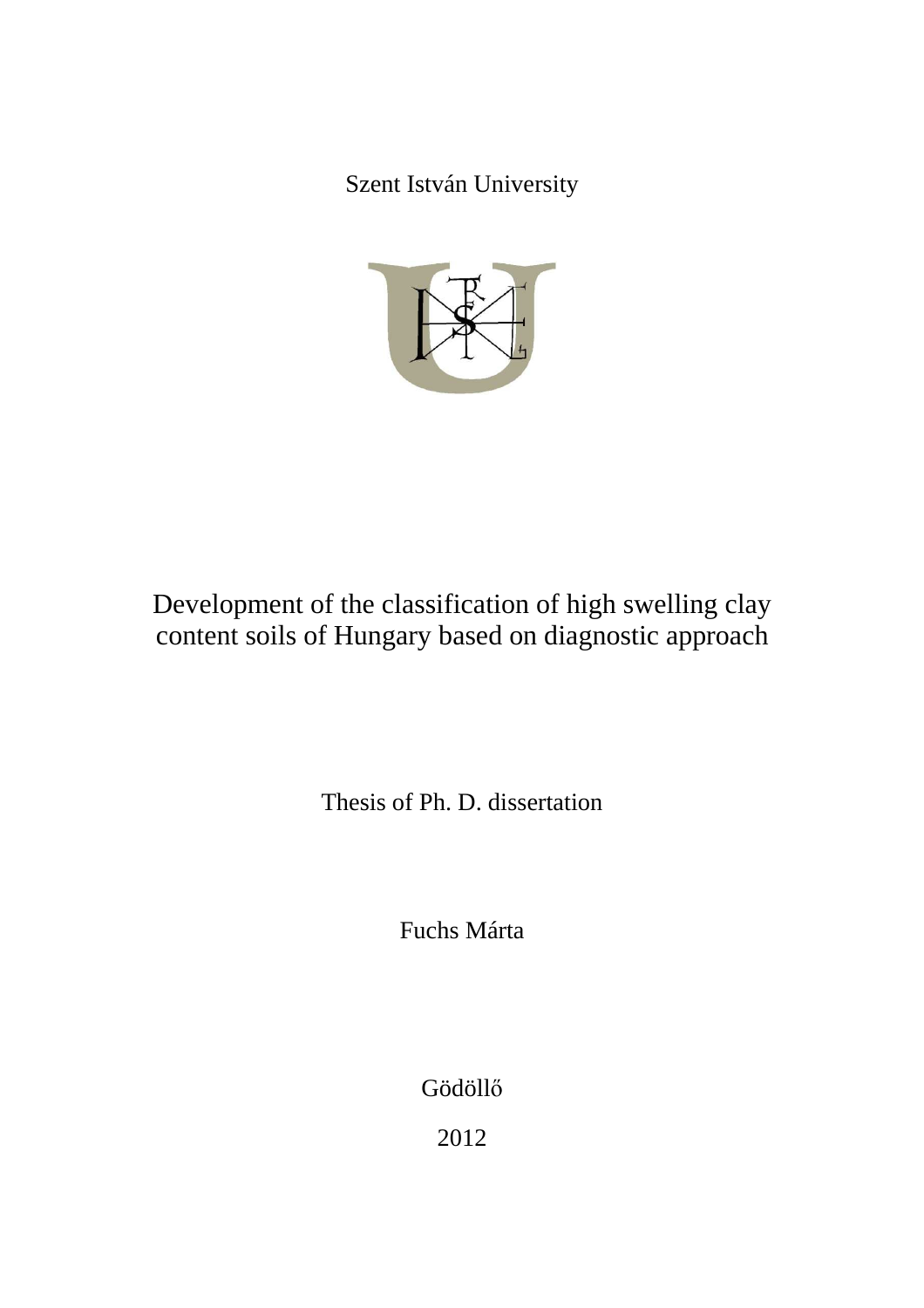| <b>Ph.D. School:</b>          | Ph.D. School of Environmental Sciences                                                                                                                                                                                              |
|-------------------------------|-------------------------------------------------------------------------------------------------------------------------------------------------------------------------------------------------------------------------------------|
| Discipline:                   | Soil science, agrochemistry, environmental chemistry                                                                                                                                                                                |
| <b>Head of School:</b>        | Dr. Heltai György, D.Sc.<br>professor<br>Szent István University<br><b>Faculty of Agricultural and Environmental Sciences</b><br>Institute of Environmental Sciences<br>Department of Chemistry and Biochemistry                    |
| <b>Scientific Supervisor:</b> | Csákiné Dr. Michéli Erika, D.Sc.<br>professor<br>Szent István University<br><b>Faculty of Agricultural and Environmental Sciences</b><br><b>Institute of Environmental Sciences</b><br>Department of Soil Science and Agrochemistry |

………………………………… ..……………………………………

Approval of Scientific supervisor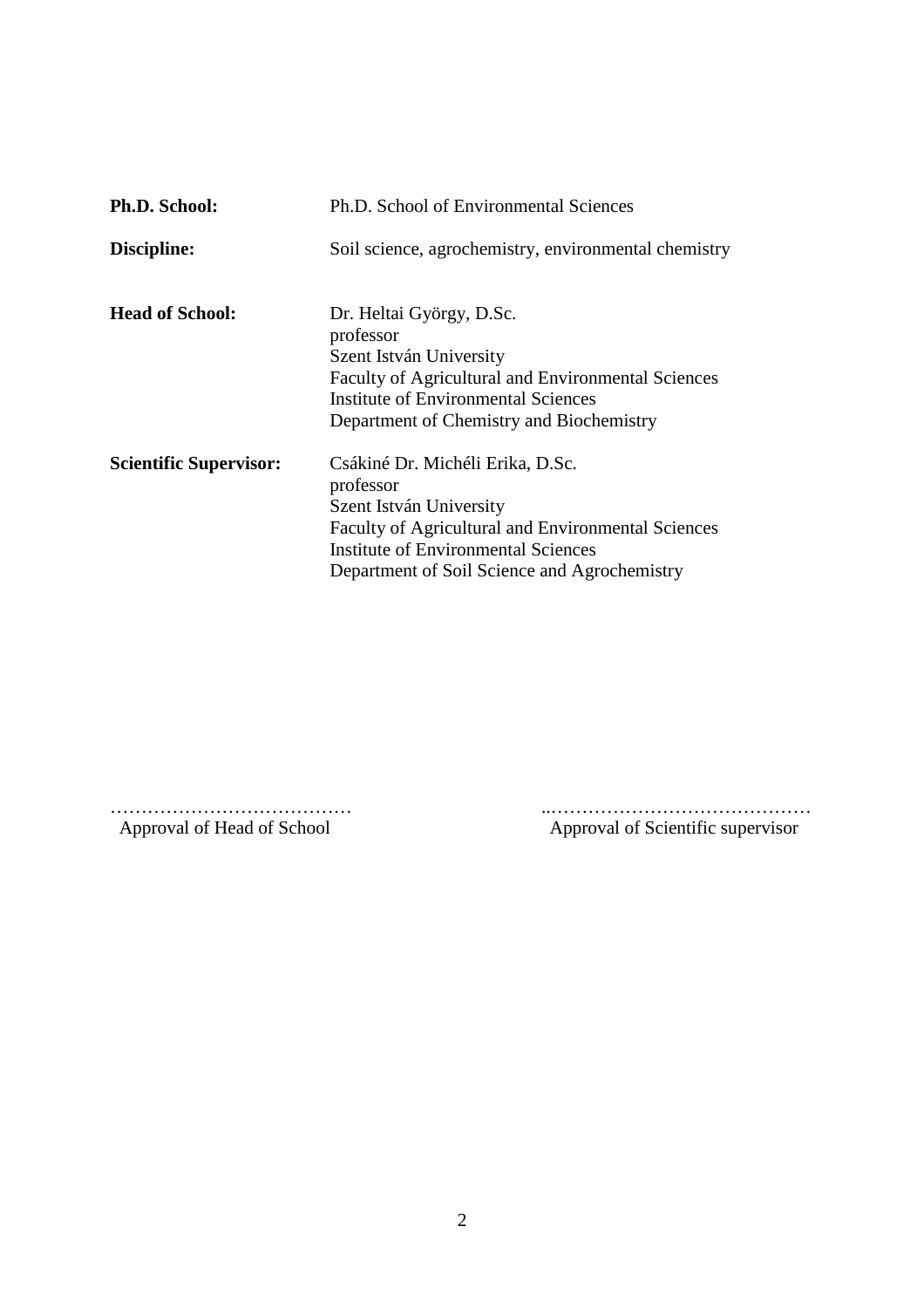# **Introduction and objectives**

# *Background and significance*

Shrinking and swelling clay soils with deep, wide cracks when dry, while sticky and plastic when moist are well known for farmers, and distinguished from other soil types because of their tillage problems since the first agricultural systems has developed.

Due to their widespread geographical coverage, and unique morphological, physical, chemical and management properties, the modern international soil classification systems (like US Soil Taxonomy, or the IUSS accepted international correlations system, the World Reference Base for Soil Resources) and most national (i.e. Russian, French, German, Czech, Slovak, Romanian, Chinese and Australian) soil classification systems as well define the swelling clay soils at the first level of the classification, as Vertisols.

Clayey soils cover 630 000 ha, about 6-9% of the territory of Hungary, and further 1,7 million ha is covered by clay loam soils (STEFANOVITS, 1972). Their significant extension and unique properties resulted early scientific recognition in Hungary too, thus swelling high clay soils can be found in the Hungarian soil science literature since its beginning, from József Szabó's scientific work. On the contrary to their distinctive characteristics, in the recent Hungarian Soil Classification System these soils belong to several different soil taxonomic units, as there is no separate unit for high clay content soils. The high clay, mostly smectite containing soils can be found in the meadow-, salt affected-, parent material influenced-, and alluvial main soil types of the Hungarian Soil Classification System, often together with significantly different soils, making the differentiation and definition of taxa difficult (MICHÉLI et al., 2005).

# *Objectives*

My Ph.D. research is connected to the improvement and modernization of the Hungarian soil classification system, with the following objectives:

- 1. Detailed documentation of high smectite clay content, shrinking and swelling soils of Hungary, developed on different substrates, topographical positions and geographical areas.
- 2. To prove that my reference profiles, following international standards based soil description and WRB classification satisfy the criteria of Vertisols.
- 3. To study the taxonomic relationship between the recent Hungarian classification units of my reference profiles, to numerically express the similarities and differences with Vertisols.
- 4. To develop suggestions for the differentiation criteria of the Hungarian swelling clay soils.
- 5. To develop suggestions for the highest, and lower levels of classification of the Hungarian swelling clay soils.

# **Materials and Methods**

*Method of selection of the Hungarian soil types involved in the study* 

The soil types of the Hungarian Soil Classification System were studied in order to select the ones that can have high, shrinking and swelling clay content. The soil types were selected based on document analysis of the Hungarian soil classification related literatures (SZABOLCS, 1966; JASSÓ, 1989; STEFANOVITS, 1999).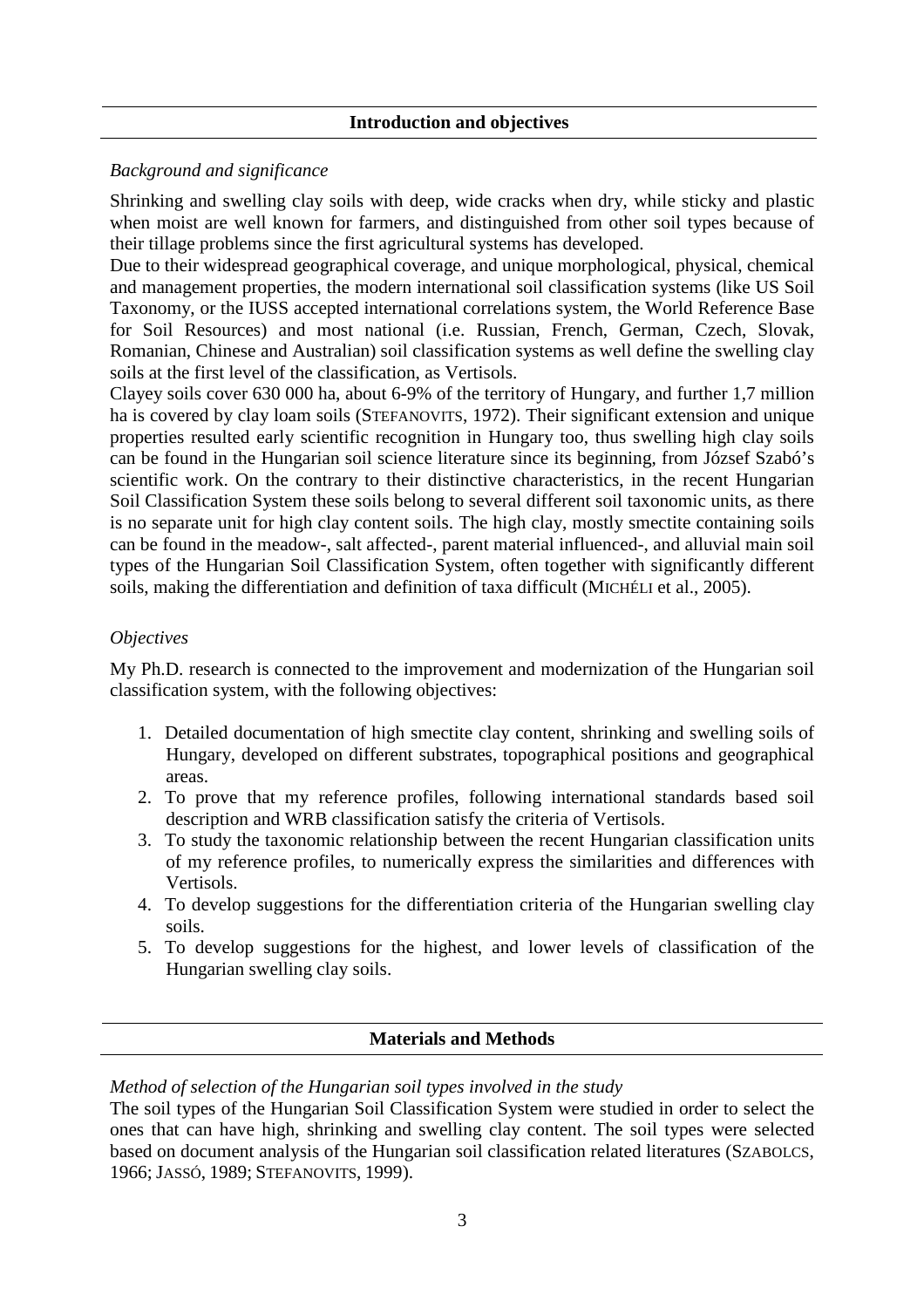# *Method of selection of the reference profiles*

The selection of the reference profiles was performed based on the results of detailed review of the Hungarian soil classification and mapping related literature.

Based on my objectives, the major criteria of the final selection were the following:

- Inclusion of different Hungarian soil types according to the recent Hungarian Soil Classification System, having high, shrinking and swelling clay content,
- inclusion of profiles with different lithological origin and parent materials,
- inclusion of profiles from different topographic positions, and
- demonstration of the diverse geographical distribution in Hungary.

# *Method of on-site description of the reference profiles*

The on-site descriptions of the reference profiles were performed from soil pits according to international standards published as "Guidelines for soil description" by FAO (2006).

# *Method of soil sampling and laboratory analysis*

Soil samples were collected from each genetic horizon of the reference profiles. Undisturbed soil samples (2 samples from each genetic horizon) were collected by Eijkelkamp soil sampler. As a summary, 65 genetic horizons of 18 soil profiles were sampled and analysed during this study.

Measured chemical soil parameters:

- pH(H<sub>2</sub>O) and pH(KCl) (MSZ–08–0206/2:1978; BUZÁS, 1988)
- Carbonate content  $(CaCO<sub>3</sub>%)$  (MSZ-08-0206/2:1978; BUZÁS, 1988).
- Soil organic matter content (SOM), Walkley Black method (VAN REEUWIJK, 1995)
- Cation exchange capacity (CEC) (MSZ-08-0215:1978, BUZÁS, 1988)
- Exchangeable basic cations (MSZ–08–0214/2:1978; BUZÁS, 1988).
- Base saturation (B%): Sum of exchangeable basic cations / CEC \*100 (STEFANOVITS et al., 1999)
- Electric conductivity (EC) (MSZ-08-0206/2:1978; BUZÁS, 1988)
- Total salt content  $(2salt\%)$  (MSZ-08-0206/2:1978, BUZÁS, 1988)

Measured physical soil parameters:

- Particle size analysis (MSZ-08-0205:1978; BUZÁS, 1993)
- Bulk density (BUZÁS, 1993)
- Arany-type texture coefficient (MSZ-21470/51-83; BUZÁS, 1993)
- Coefficient of Linear Extensibility (COLE) (SCHSFFER & SINGER, 1976). The COLE values were not determined in case of the Bodrogköz soil samples (Vajdácska, Dorkótanya, Bodroghalom, Nagyrozvágy, Szenna Tanya profiles).

Additional (complementary) studies:

- Mineral composition of Szirák 1 and Szirák 2 reference profiles was determined by X-Ray Diffraction method (NÁRAY-SZABÓ & PÉTERNÉ, 1964) (Hungarian Academy of Sciences, Institute for Geological and Geochemical Research)
- Scanning Electron Microscope (SEM) pictures were made from undisturbed samples of the ABcilg (20-55 cm) and Bikl (55-95 cm) genetic horizons of the Kisújszállás reference profile by a Hitachi S-4700 SEM.
- Archaeomalacological studies from the loessy parent material of the Szirák 1 reference profile (Dr. Krolopp Endre †, University of Szeged, Department of Geology and Paleontology)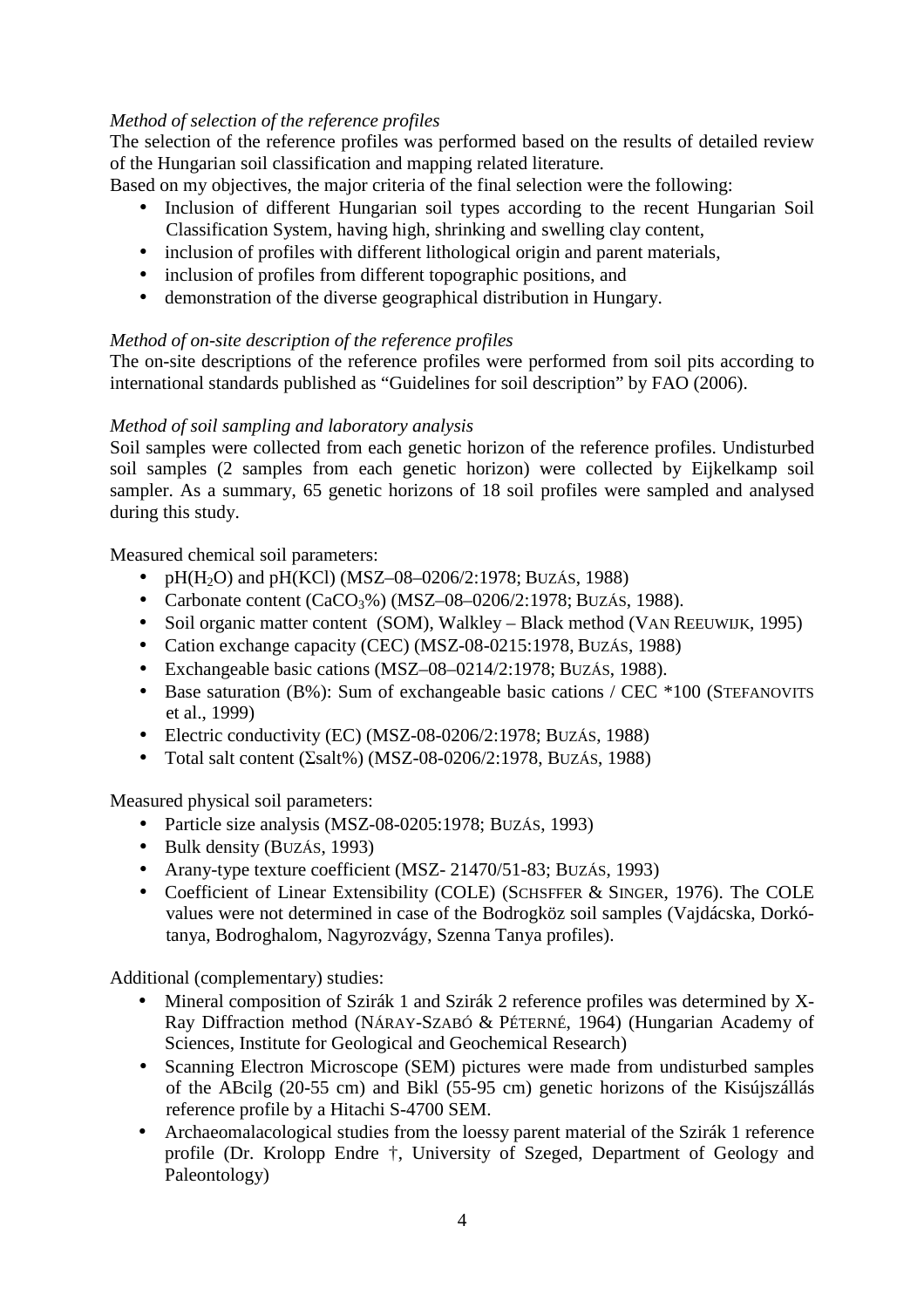#### *Classification of the reference profiles*

The classification of the reference profiles were performed according to the genetic based Hungarian Soil Classification System (SZABOLCS, 1966; JASSÓ, 1989; STEFANOVITS, 1999), and the international soil correlation system, the World Reference Base for Soil resources (WRB) (IUSS WORKING GROUP WRB, 2006; 2007) based on field and laboratory data.

## *Numerical analysis*

## *Centroid based taxonomic distance calculations*

In my dissertation I studied the taxonomic relationship between my reference profiles and the WRB Reference Soil Groups by the numerical method of *centroid based* taxonomic distance calculation.

The centroids of my reference profiles were calculated based on the measured laboratory soil data presented in the dissertation; while for the calculation of centroids of the WRB Reference Soil Groups (RSGs) the legacy data of the WISE (3.1) international database (BATJES, 2008) was used. Based on data availability, and possible occurrence between the environmental conditions of Hungary, 20 out of the 32 WRB RSGs were selected for the study.

The centroids were defined based on selected *dominant identifiers,* that were determined as sets of soil properties developed due to the dominant soil forming factors and processes, and define the most important characteristics of the particular soil type. These dominant identifiers were attempted to be converted to calculated centroid values in order to numerically express the differences between the studied taxa.

Based on the available data 5 chemical (pH,  $CaCO<sub>3</sub>$  content, organic carbon content, cation exchange capacity, base saturation) and 2 physical soil parameters (clay content, sand contant) were selected for the calculation of the defined 33 centroids (Table 1.).

| pH_0-30       | pH_30-100       | pH_50-100       | $pH_0-100$     | $pH_{min}$  |                           |
|---------------|-----------------|-----------------|----------------|-------------|---------------------------|
| $CaCO3$ _0-30 | $CaCO3$ 30-100  | $CaCO3$ 50-100  | $CaCO3$ -0-100 | $CaCO3$ max | Calcic depth <sup>1</sup> |
| $OC_0-30$     | OC 30-100       | OC 50-100       | $OC_0-100$     |             |                           |
| $CEC_0-30$    | CEC 30-100      | CEC 50-100      | CEC_0-100      |             |                           |
| $B\%$ 0-30    | B% 30-100       | B% 50-100       | B% 0-100       |             |                           |
| Sand $0-30$   | Sand 30-100     | Sand 50-100     | Sand_0-100     |             |                           |
| $Clay_0-30$   | Clay $\_30-100$ | Clay $\_50-100$ | Clay $_0$ -100 | $Clay$ _max | Delta Clay <sup>2</sup>   |

Table 1. Derived centroids based on the defined dominant identifiers and available data (numbers express the depth from the mineral soil surface)

Mean (centroid) values were calculated weighted on the thickness of the horizon for each examined profiles. When the centroid is referred to a depth of occurrence of a certain property, and the defined criteria were not fulfilled, the maximum value of 200 cm was given - based on the maximum depth criteria occurring in the WRB key. The final centroids were derived as simple arithmetic means and the distance matrix was calculated to study the possible correlation between the selected 20 WRB RSGs and my reference profiles.

On the basis of the matrices, the taxonomic distances between the selected WRB RSGs and my reference profiles were calculated via R software (R Development Core Team, 2009), according to the following:

 $\overline{a}$ 

<sup>1</sup> Depth to a horizon with  $CaCO<sub>3</sub>$  content  $> 15\%$ 

<sup>&</sup>lt;sup>2</sup>, Clay\_max" diveded by , Clay\_0-30" (in order to express the result of clay illuviation)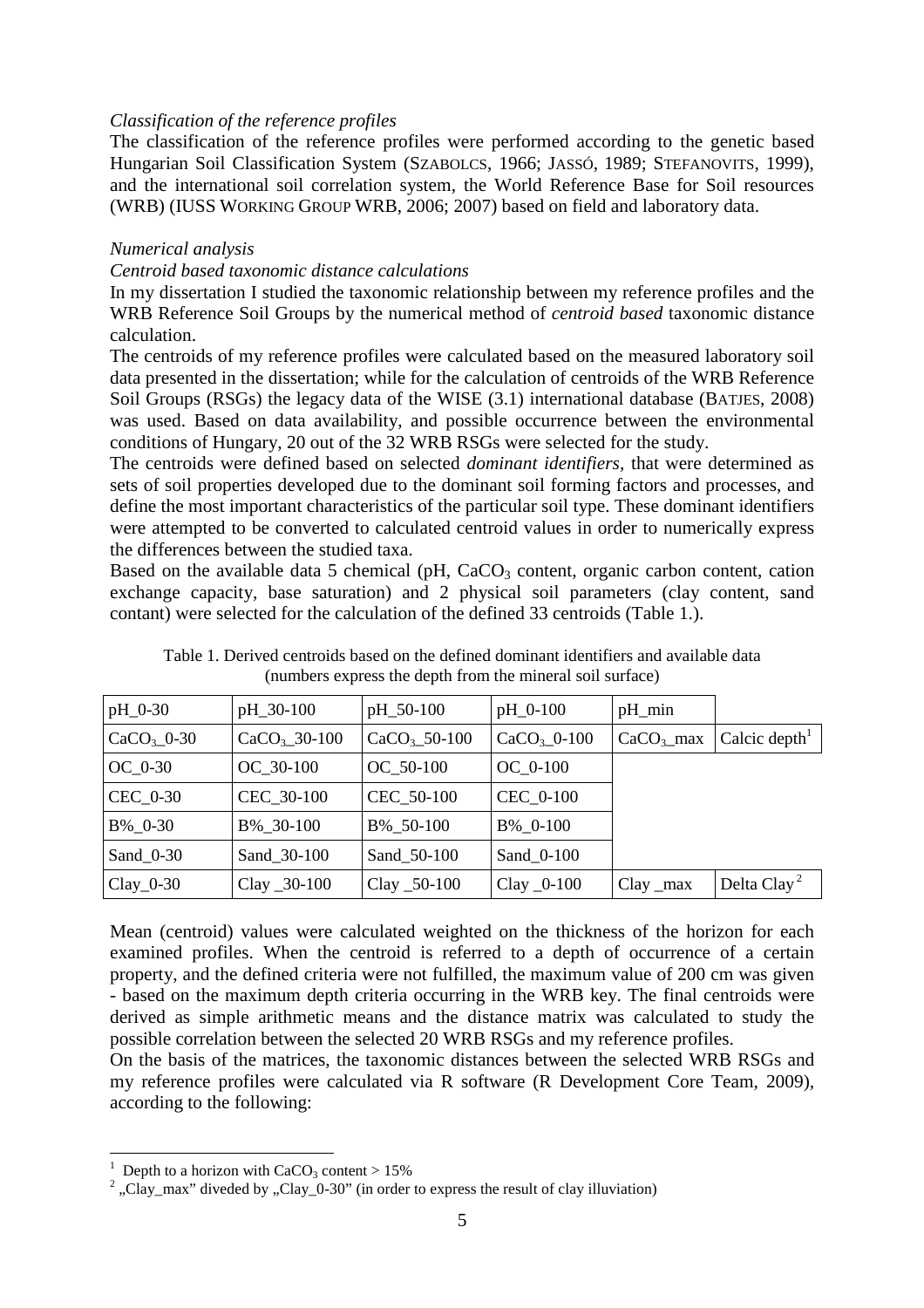$$
d_{ij} = \sqrt{(x_i - x_j)^T (x_i - x_j)}
$$

where  $d_{ij}$  is the element of distance matrix *D* with size  $(c \times c)$ , c is the number of soil groups. The value of  $d_{ij}$  represents the taxonomic distance between soil group *i* and group *j*, and *x* refers to a vector of indicators of the soil identifiers (MINASNY et al., 2009).

# *Numerical characterization of the representative soil profiles*

To provide a more complete picture about the characteristics of the Hungarian swelling clay soils, basic statistical parameters were calculated from the measured laboratory data of the 18 reference profiles. To avoid statistical distortion caused by different depth and thickness of the sampled horizons, weighted averages were calculated for 20 cm thick sections between the mineral soil surface and 100 cm, and for 25 cm thick sections between 100 and 150 cm from the mineral soil surface. As a summary, 126 layers were created, and the following basic statistical parameters were determined:

- mean
- standard deviation
- minimum
- maximum
- range
- median
- std. error of mean

The data were analyzed by SPSS 15.0 statistical program package.

# *Vertical distribution of soil organic matter and soil organic matter stock in heavy clay soils of Hungary based on the TIM database*

My objective was to analyze the vertical distribution of soil organic matter content (SOM), and SOM stock in high clay content soils of Hungary, based on the data (soil organic matter content, clay content, bulk density, depth of sampled horizons) of the database of the Hungarian Soil Information and Monitoring System (TIM). From the 1237 TIM profiles 1117 were selected to study SOM content distribution, and 976 profiles for SOM stock determination. For depth, the central value of the horizon was used. The first sampled horizon  $(H1)$  was defined as topsoil (signed as  $SOM<sub>TOP</sub>$ ), the further horizons (H2-H5) are defined as subsoil ( $SOM<sub>SUB</sub>$ ), while the combined topsoil and subsoil segment is signed as  $SOM<sub>TOT</sub>$ .

Profiles with more than 30% clay in all layers to the depth of 100 cm or deeper were selected, and designated as high clay content soils (HC). Other profiles, with lower clay content than 30% in any horizon to 100 cm depth, were grouped as low clay content soils (LC).

The data were analyzed by SPSS 15.0 statistical program package. Based on the Kolmogorov-Smirnov test the data shown non-parametric distribution, so for the analysis the Mann-Whitney test was used  $(\alpha < 0.05)$ .

# **Results and Discussion**

# *Hungarian soils types that may satisfy the WRB Vertisol criteria*

My dissertation consists a detailed review of Hungarian and international literature about the unique properties, and classification of swelling clay soils. Based on the analysis of the Hungarian soil classification system, 14 soil types were deteremined, that may correlate with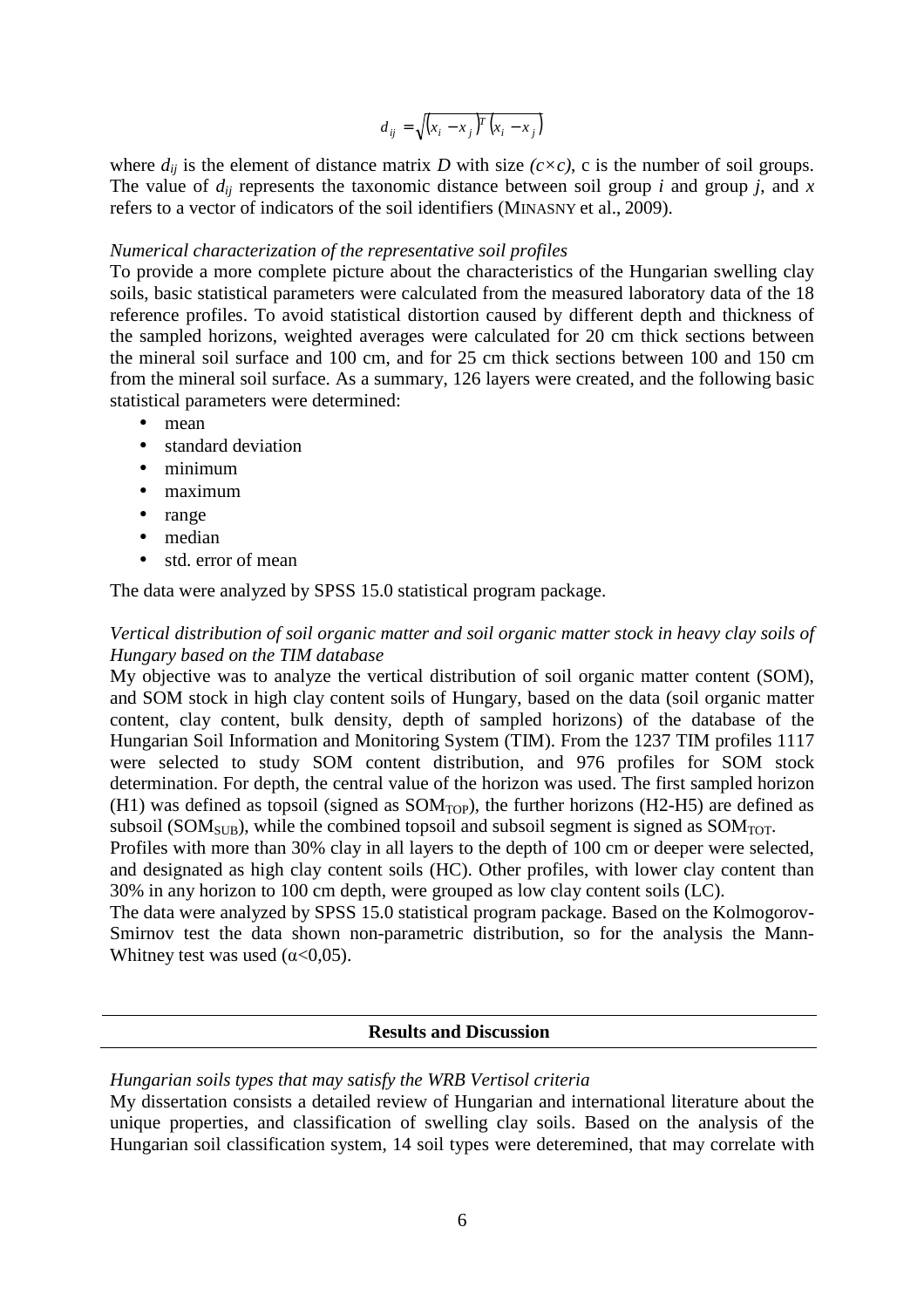Vertisols - if the necessary criteria of smectite dominated clay mineral composition and alternating dry-wet climatic conditions are also satisfied (Table 2.).

| <b>Main Soil Type</b>                 | <b>Soil Type</b>               |
|---------------------------------------|--------------------------------|
| Soils influenced by parent materials  | <b>Black erubase</b>           |
| Brown forest soils                    | Chernozem brown forest soils   |
| Salt affected soils                   | Meadow solonetz                |
|                                       | Steppe meadow solonetz         |
|                                       | Secondary salt afftected soils |
| Meadow soils                          | Solonchak meadow soils         |
|                                       | Solonetzic meadow soils        |
|                                       | Typic meadow soils             |
|                                       | Alluvial meadow soils          |
|                                       | Peaty meadow soils             |
|                                       | Chernozem meadow soils         |
| Soils of alluvial and slope sediments | Soils of slope sediments       |
|                                       | Raw alluvial soils             |
|                                       | Humic alluvial soils           |

Table 2. Hungarian soils types that may satisfy the WRB Vertisol criteria based on the analysis of the Hungarian Soil Classification System

## *Detailed documentation of the Hungarian shrinking and swelling clay soils*

In my dissertation I performed detailed description and characterization of the environmental conditions, and morphological, chemical and physical properties of 18 reference soil profiles. My findings are supported by a large number of photographs of the described features. Based on the soil descriptions and laboratory data I defined the soil forming factors and processes for each profiles, and classified them based on the genetic based Hungarian Soil Classification System, and the international correlation system of WRB. In case of the Hungarian classification system I evaluated the differences between the definitions of the lower levels according to different classification related literatures (SZABOLCS, 1966; JASSÓ, 1989; STEFANOVITS, 1999), while in case of the WRB I provided a detailed description about the information content of the defined taxa.

# *Resalts of the numerical analysis*

*Taxonomic distances of the reference profiles and selected WRB Reference Groups* 

Based on the measured data of the Hungarian profiles of this study, and the legacy data from the WISE (3.1) database 33 chemical and physical property based centroid values were calculated for the 19 reference profiles and selected 20 WRB Reference Groups. In order to express the similarities and differences between the examined taxa, and define their taxonomic relationship, taxonomic distance values were calculated from the centroids. The calculation resulted in a 40\*40 taxonomic distance matrix. Table 3. shows only the three closest WRB RSGs to each reference profiles based on the taxonomic distance values (lower values represent closer taxonomic relationship).

Based on the taxonomic distance between the "average" Hungarian swelling clay soil – calculated as a simple arithmetic mean from the centroids of the 19 reference profiles – and the selected WRB RSGs, the closest taxonomic relationship is defined with the Vertisol RSG, thus Vertisols are the most similar RSG to the Hungarian swelling clay soils of this study.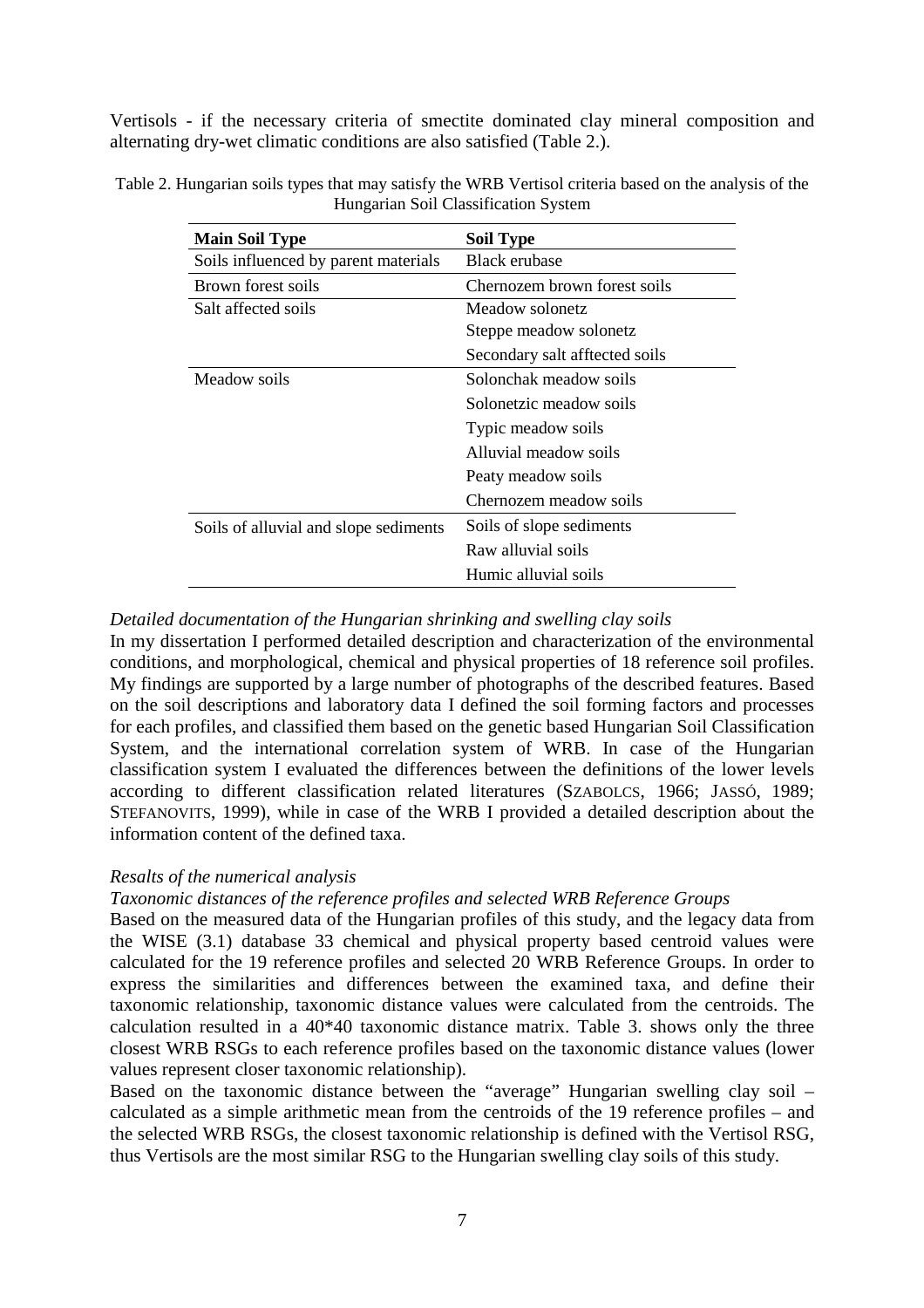The second and third closest WRB RSGs are the Phaeozems and Chernozems, the soils with deep, dark, base saturated and organic matter rich surface horizon.

| Reference profile             | Three closest WRB RSGs and related |           |            |  |  |  |
|-------------------------------|------------------------------------|-----------|------------|--|--|--|
| (Hungarian soil type)         | taxonomic distance values          |           |            |  |  |  |
| MEAN of sum of the profiles   | Vertisol                           | Phaeozem  | Chernozem  |  |  |  |
|                               | 0,42                               | 0,85      | 1,01       |  |  |  |
| Kisújszállás                  | Vertisol                           | Chernozem | Kastanozem |  |  |  |
| (Typic meadow soil)           | 0,90                               | 1,17      | 1,32       |  |  |  |
| Gyöngyös                      | Vertisol                           | Phaeozem  | Gleysol    |  |  |  |
| (Black erubase)               | 0,65                               | 1,03      | 1,19       |  |  |  |
| Atkár                         | Vertisol                           | Chernozem | Kastanozem |  |  |  |
| (Black erubase)               | 1,27                               | 1,36      | 1,46       |  |  |  |
| Kisnána                       | Vertisol                           | Phaeozem  | Gleysol    |  |  |  |
| (Black erubase)               | 0,61                               | 0,98      | 1,01       |  |  |  |
| Szirák 1_Microlow             | Vertisol                           | Phaeozem  | Chernozem  |  |  |  |
| (Typic meadow soil)           | 0,78                               | 1,11      | 1,19       |  |  |  |
| Szirák 1_Microhigh            | Vertisol                           | Chernozem | Phaeozem   |  |  |  |
| (Typic meadow soil)           | 0,68                               | 0,89      | 0,94       |  |  |  |
| Szirák 2                      | Vertisol                           | Phaeozem  | Gleysol    |  |  |  |
| (Chernozem brown forest soil) | 0,71                               | 0,94      | 1,11       |  |  |  |
| Apc                           | Vertisol                           | Phaeozem  | Chernozem  |  |  |  |
| (Chernozem meadow soil)       | 0,67                               | 1,03      | 1,21       |  |  |  |
| Vajdácska                     | Vertisol                           | Phaeozem  | Chernozem  |  |  |  |
| (Solonetzic meadow soil)      | 0,55                               | 1,18      | 1,28       |  |  |  |
| Dorkó-tanya                   | Vertisol                           | Phaeozem  | Gleysol    |  |  |  |
| (Alluvial meadow soil)        | 0,72                               | 0,95      | 1,02       |  |  |  |
| Bodroghalom                   | Vertisol                           | Phaeozem  | Gleysol    |  |  |  |
| (Alluvial meadow soil)        | 0,77                               | 0,92      | 1,05       |  |  |  |
| Nagyrozvágy                   | Phaeozem                           | Vertisol  | Gleysol    |  |  |  |
| (Alluvial meadow soil)        | 0,74                               | 0,77      | 0,89       |  |  |  |
| Szenna Tanya                  | Phaeozem                           | Gleysol   | Cambisol   |  |  |  |
| (Alluvial meadow soil)        | 0,73                               | 0,78      | 0,94       |  |  |  |
| Cibakháza                     | Phaeozem                           | Vertisol  | Gleysol    |  |  |  |
| (Typic meadow soil)           | 0,70                               | 0,85      | 0,90       |  |  |  |
| Törökszentmiklós              | Vertisol                           | Phaeozem  | Chernozem  |  |  |  |
| (Solonetzic meadow soil)      | 0,52                               | 1,06      | 1,24       |  |  |  |
| Karcagpuszta                  | Vertisol                           | Chernozem | Phaeozem   |  |  |  |
| (Steppe meadow soil)          | 0,73                               | 1,03      | 1,07       |  |  |  |
| <b>Tiszasas</b>               | Vertisol                           | Phaeozem  | Chernozem  |  |  |  |
| (Typic meadow soil)           | 0,51                               | 0,82      | 1,04       |  |  |  |
| Kötegyán                      | Vertisol                           | Phaeozem  | Gleysol    |  |  |  |
| (Typic meadow soil)           | 0,68                               | 1,26      | 1,34       |  |  |  |
| Tiszabura                     | Vertisol                           | Phaeozem  | Gleysol    |  |  |  |
| (Typic meadow soil)           | 0,80                               | 1,02      | 1,08       |  |  |  |

Table 3. The three closest WRB RSGs to the reference profiles according to the centroid based taxonomic distance calculation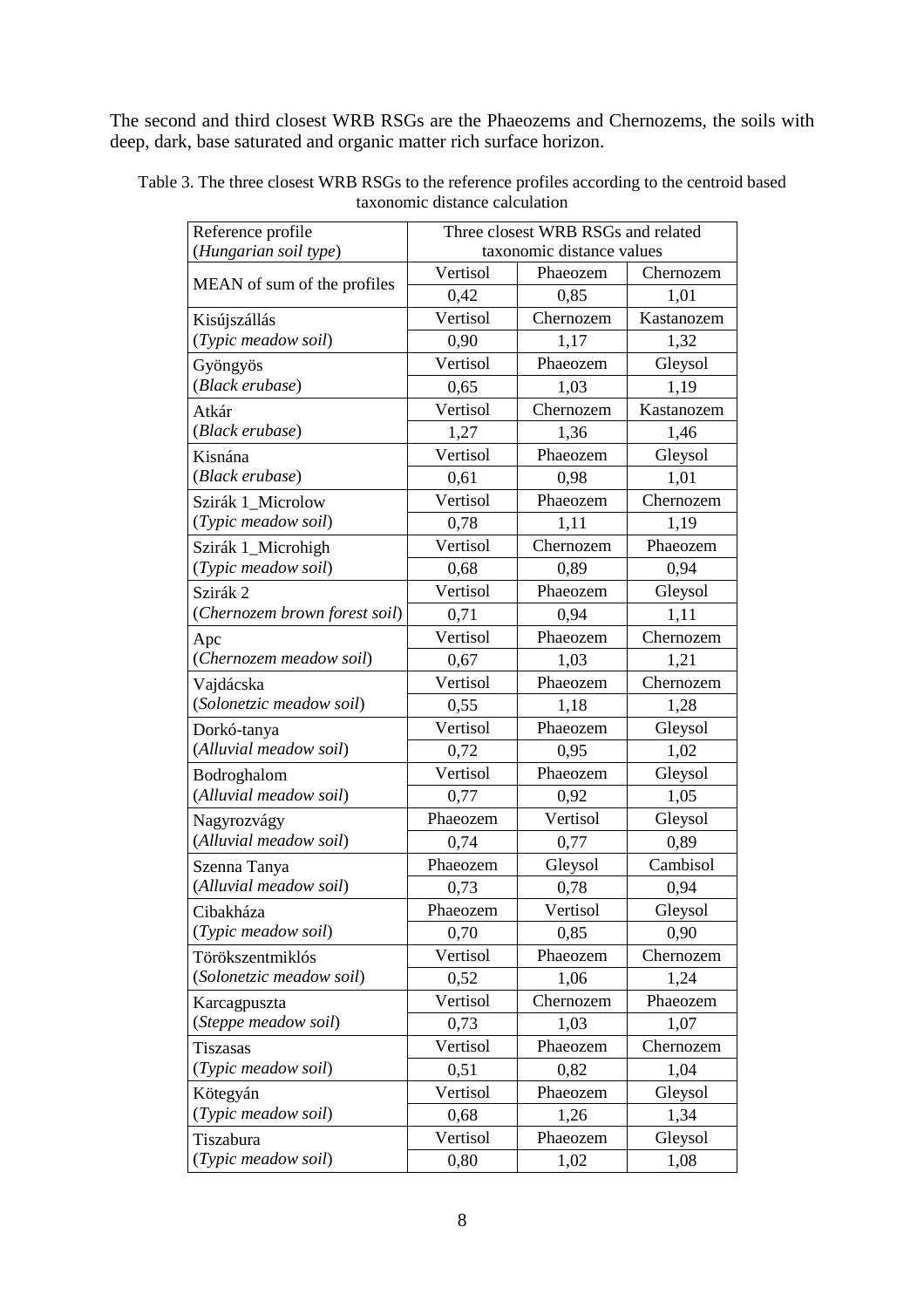Based on the calculated taxonomic distances for each reference profiles separately, Vertisols resulted as the closest RSG to 84% of them too. In case of the Nagyrozvágy and Cibakháza profiles the Phaeozem RSG became first and Vertisols are second, but the calculated taxonomic distance values are very close to each other (distances are 0,03 and 0,15, respectively).

In case of the Szenna-tanya profile, Vertisols resulted just as  $4<sup>th</sup>$  closest. It can be explained with the input data of the TIM database that shows significant sand content in the subsoil (45% below 58 cm, and 62% below 1m from the soil surface).

As a summary, based on the calculated taxonomic distance values I numerically demonstrated the similarity and the close taxonomic relationship between my reference profiles and the WRB Vertisol RSG.

# *Numerical characterization of the reference profiles*

Table 4. shows the basic statistical parameters of the 18 reference soil profile by the measured chemical and physical parameters, calculated for the 0-150 cm thick segment of the soils. The results are in good agreement with the data published in the international Vertisol related **literature** 

Table 4. Basic statistical parameters of the 18 reference soil profile by the measured chemical and physical parameters, calculated for the 0-150 cm thick segment of the soils  $(n=126^3)$ 

|                    | SOM  | CaCO <sub>3</sub> | pH        | pH          | yl   | <b>CEC</b>       | Ca   | Mg               | Na   | K   | B                           | Σ<br>salt | EC    |
|--------------------|------|-------------------|-----------|-------------|------|------------------|------|------------------|------|-----|-----------------------------|-----------|-------|
|                    | $\%$ | $\%$              | $H2O$ KCl |             |      | $\text{cmol/kg}$ |      | % of sum cations |      |     | $\%$                        | %         | mS/cm |
| Mean               | 1.5  | 3,2               | 7.5       | 6,2         | 3,1  | 35,6             | 72.9 | 21,8             | 3,1  | 2.3 | 95                          | 0.05      | 0,3   |
| Standard deviation | 1,1  | 6,4               | 0.8       | 0.9         | 6.6  | 10,9             | 11,1 | 7,6              | 6,9  | 1,6 | 6,9                         | 0.06      | 0.7   |
| Minimum            | 0,2  | 0.0               | 5.4       | 2.3         | 0.0  | 11,2             | 32,1 | 10.0             | 0.0  | 0,2 | 68                          | 0.00      | 0,0   |
| Maximum            | 5.4  | 35,5              | 9,5       | 7,7         | 35,5 | 56,5             | 87,0 | 47,1             | 44,0 | 7.6 | 102                         | 0.28      | 2,5   |
| Range              | 5,2  | 35.5              | 4,1       | 5,4         | 35,5 | 45,2             | 54.8 | 37,1             | 44,0 | 7,4 | 34                          | 0,28      | 2,5   |
| Median             | 1.3  | 0,2               | 7,6       | 6,4         | 0.0  | 35,5             | 75.6 | 20.5             | 0.5  | 2,0 | 98                          | 0.03      | 0.0   |
| Std. error of mean | 0,10 | 0.57              | 0.07      | $0.08$ 0.59 |      | 0.97             | 0.99 | 0.67             |      |     | $0,61$ $0,15$ $0,62$ $0,01$ |           | 0.07  |

|                    | Sand %      | Silt %          | Clay %       | <b>BD</b> | <b>COLE</b> | $K_A$ |
|--------------------|-------------|-----------------|--------------|-----------|-------------|-------|
|                    | $2-0.02$ mm | $0,02-0,002$ mm | $< 0,002$ mm | g/cm3     |             |       |
| Mean               | 15,8        | 39,0            | 48,5         | 1,4       | 0,21        | 61    |
| Standard deviation | 14,1        | 14,7            | 12,1         | 0,2       | 0.06        | 9,7   |
| Minimum            | 0,2         | 13,8            | 11,8         | 1,2       | 0.08        | 30    |
| Maximum            | 61,7        | 80,2            | 74,1         | 2,2       | 0.31        | 82    |
| Range              | 61.5        | 66,4            | 62,3         | 1,1       | 0,23        | 52    |
| Median             | 12,1        | 38,0            | 50,4         | 1,4       | 0,23        | 64    |
| Std. error of mean | 1,25        | 1,31            | 1,08         | 0,02      | 0,01        | 0.86  |

For more detailed characterization of the Hungarian swelling clay soils, and to provide good basis for the development of the lower levels of its classification, the basic statistical parameters of the 20 cm thick segments were also evaluated for selected parameters.

Based on my results, the average clay content of my reference profiles are high, 48,5% in the 0-150 cm thick segment of the soils, and it stays above 30% in all layers, respectively. To go

 3 In case of the COLE values n=91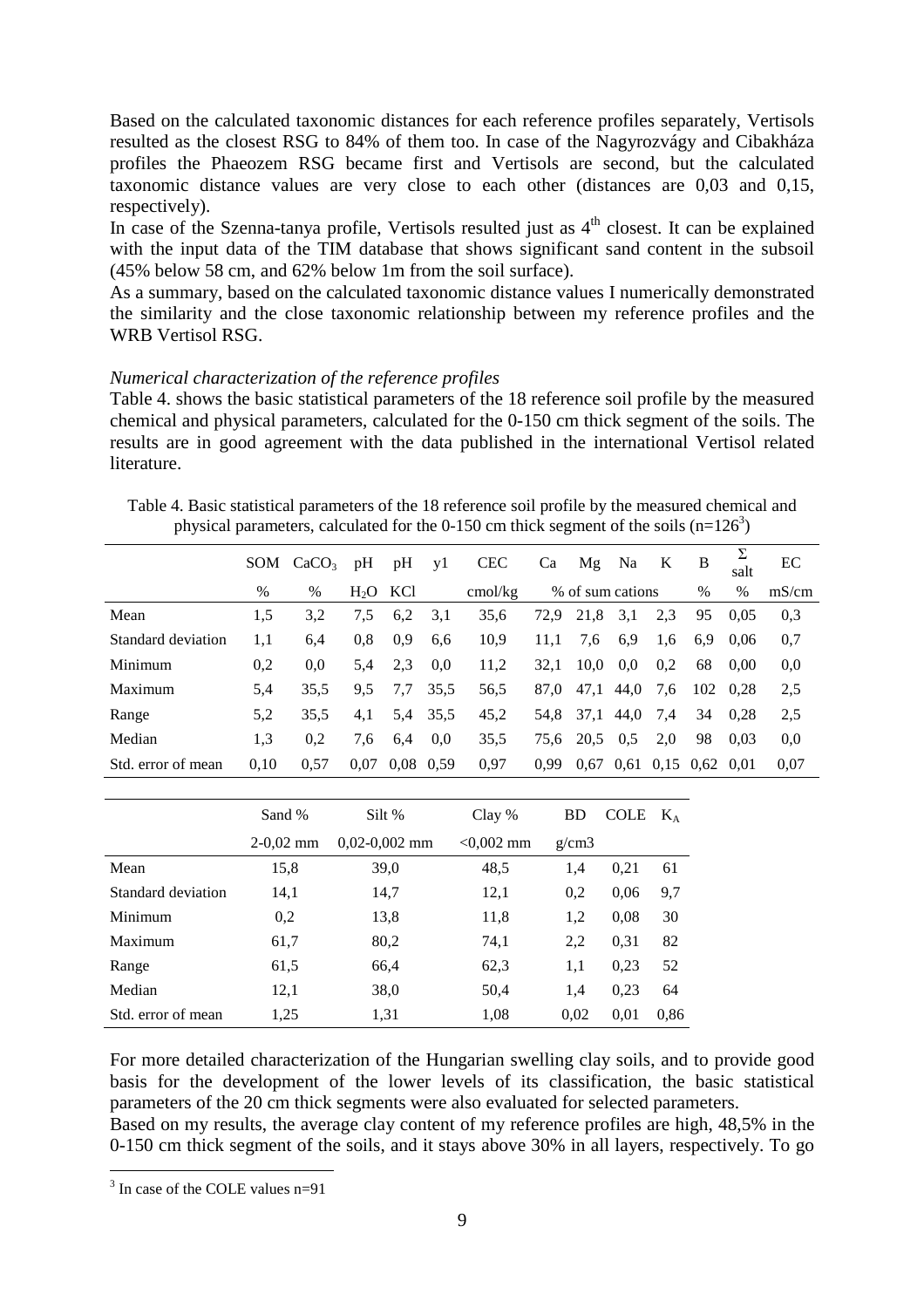into more details, the mean clay content is 50% or more in the upper 80 cm of the soils, and more than 39% in the deeper layers too. The minimum and maximum values show that higher clay contents are characteristic for the upper 60 cm of the profiles, while below this depth the value of less than 30% may occur.

Related to the high clay content, the other examined physical parameters also show high values: the mean bulk density is  $1.4 \text{ g/cm}^3$ , the COLE is 0,21, and the Arany-type textural coefficient is 61.

The mean organic matter content is relatively high among the mineral soils; 1,5% in the 0-150 cm thick segment of the soils. The depth distribution is also favorable: the mean SOM value stays above 2,4% in the upper 40 cm (with the minimum of 1,2%), it is more than 1% in the upper 80 cm, and more than 0,5% at the depth of 150 cm, too.

Considering the significant importance of organic matter in soils, the development of the indication of deep ( $>50$  cm), organic matter rich ( $>1\%$ ) surface horizons is suggested at the lower level of classification.

The mean carbonate content is 3,2% in the 0-150 cm thick segment of the soils, but similarly to the clay content, its distribution can be quite extreme with the range of 35,5%. Based on the evaluation of values determined from the 20 cm thick segments, the mean carbonate content is increasing with depth. Some cases the soils may contain carbonates from the surface, but higher  $(>15\%)$  CaCO<sub>3</sub> content values are characteristic for the layers below 50 cm from the soil surface. Based on my results the indication of presence and depth of carbonate accumulation horizon in swelling clay soils is developed at the lower levels of classification.

The mean pH value is slightly alkaline (pH  $H_2O=7,5$ ) with high base saturation (95%). The detailed evaluation of the two parameters shows good relation with the  $CaCO<sub>3</sub>$  distribution results: both the mean pH and base saturation values are increasing with depth. Although acidic, slightly acidic pH, and low base saturation values may occur at the surface layers – the indication of these cases is developed at the lower level of classification, too.

Among the exchangeable cations the calcium is dominated (73%), but the mean magnesium content is also significant (22%). The evaluation of the extremes of exchangeable sodium, and the total salt content values (44% and 0,28%, respectively) provides information about the possible sodification and salinization processes. The mean exchangeable sodium content (defined in % of sum of the adsorbed basic cations) is 3,1% in the 0-150 cm thick segment of the soils, significant values of higher than 15% start below 60 cm from the soil surface, with further increasing of the maximum values with depth. The mean total salt content is 0,05% in the 0-150 cm thick segment of the soils, with slight increase of the mean values with depth. Some cases the soils may have high salt content (0,11%) from the surface. Profiles with salt accumulation usually have increasing salt content with depth. The indication of presence and degree of salinization and/or sodification is developed at the lower levels of classification as well.

The high mean CEC values (35,6 cmol/kg in the 0-150 cm thick segment) are related to the high clay and SOM content, and are in good agreement with the literature data.

# *Vertical distribution of soil organic matter content in heavy clay soils of Hungary based on the TIM database*

The need to restore soil organic matter stocks in order to preserve soil resources and to promote C sequestration in soils is widely recognized, and will be even more important in the following years. The storage of carbon in soils is influenced by several factors; one of them is soil texture.

Based on the statistical analysis of the data of the TIM dataset, the mean SOM content is significantly higher ( $P<0.001$  and  $P<0.05$ ) in all layers of the high clay (HC) content soils compared to low clay content soils (LC) (Table 5.).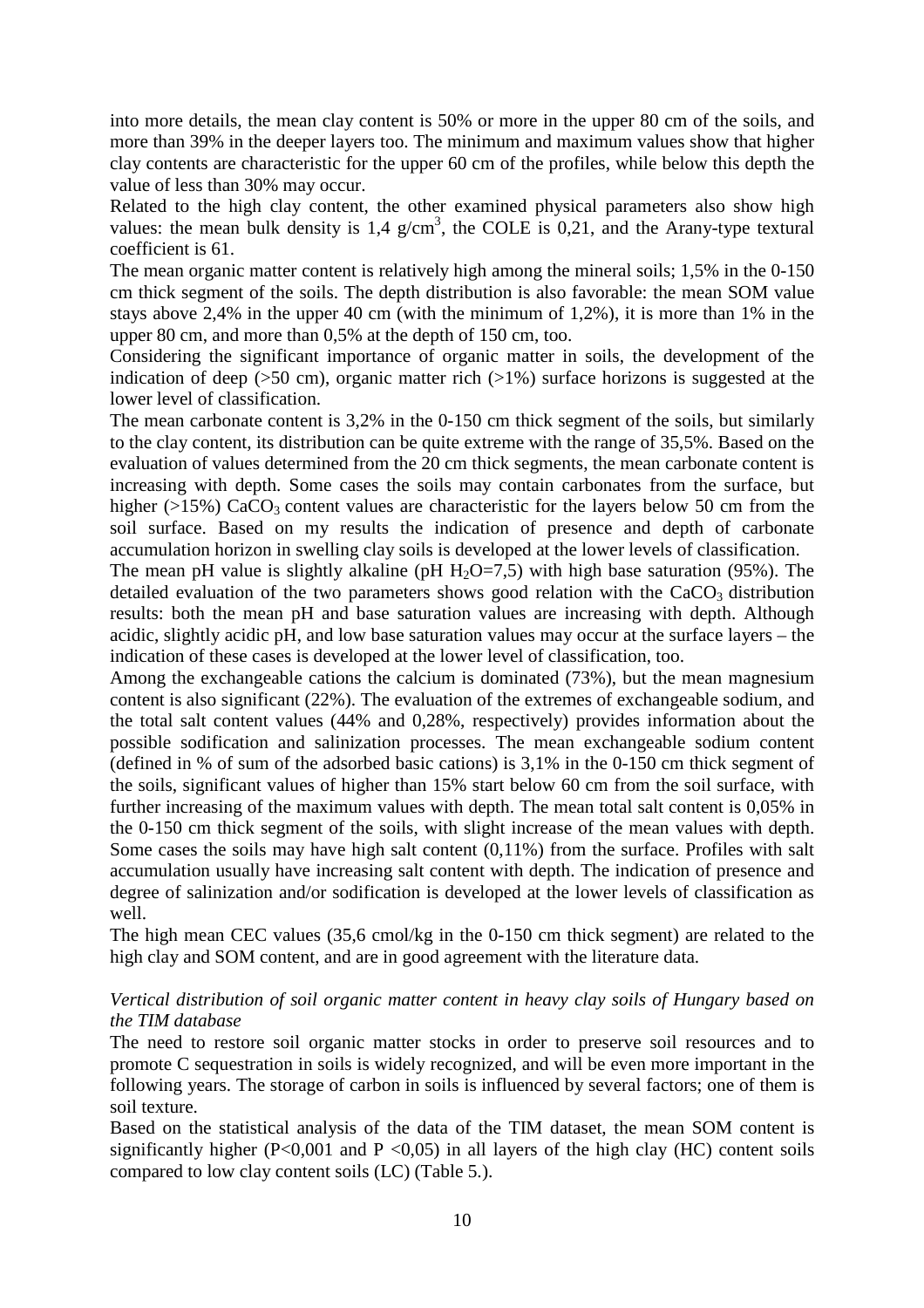| Horizon        | $Depth^*$ |                 | LC<br>HC. |                 |          | P       |
|----------------|-----------|-----------------|-----------|-----------------|----------|---------|
|                | (cm)      | $SOM(\%)\pm sd$ | $n$ (db)  | $SOM(\%)\pm sd$ | $n$ (db) |         |
| H1             | 15        | $2,80\pm0.99$   | 179       | $2,12\pm1,35$   | 797      | < 0.001 |
| H2             | 46        | $1,66 \pm 0,82$ | 179       | $1,15\pm0.92$   | 797      | < 0.001 |
| H <sub>3</sub> | 84        | $0,93\pm0,54$   | 179       | $0,67 \pm 0,67$ | 797      | < 0.001 |
| H <sub>4</sub> | 126       | $0.61 \pm 0.44$ | 128       | $0,51\pm0,60$   | 627      | < 0.001 |
| H <sub>5</sub> | 167       | $0,49\pm0,24$   | 37        | $0,42\pm0,37$   | 183      | < 0.05  |

Table 5. Mean soil organic matter content (SOM%) in sampled horizons of the Hungarian high clay (HC) and low clay (LC) content soils based on the TIM database

\* central depth of a sample horizon

The non-linear decrease of SOM content with increasing depth in HC and LC soils and in the profiles of the TIM dataset are shown in Figure 1.



Figure 1. Vertical distribution of mean SOM content of Hungarian high clay (HC) and low clay (LC) content soils based on the TIM dataset

The HC soils have 2.81% mean SOM content in the surface horizon, and it stays above 1% until the third horizon (with 83 cm central depth). In the 4th and 5th horizons mean SOM is above 0.5%.

The LC soils have 2.09% mean SOM content in the surface horizon, 1.11% in the 2nd and 0.65% in the 3rd horizon, while in the 4th and 5th horizons it is below 0.5%.

Based on the results it can be concluded, that HC soils develop deeper SOM accumulation horizons with significantly higher SOM content than low clay content (LC) soils, the differences are decreasing with depth, but stay significant.

Thus, HC soils are able to contain larger quantities of stable sequestered carbon in the subsoil.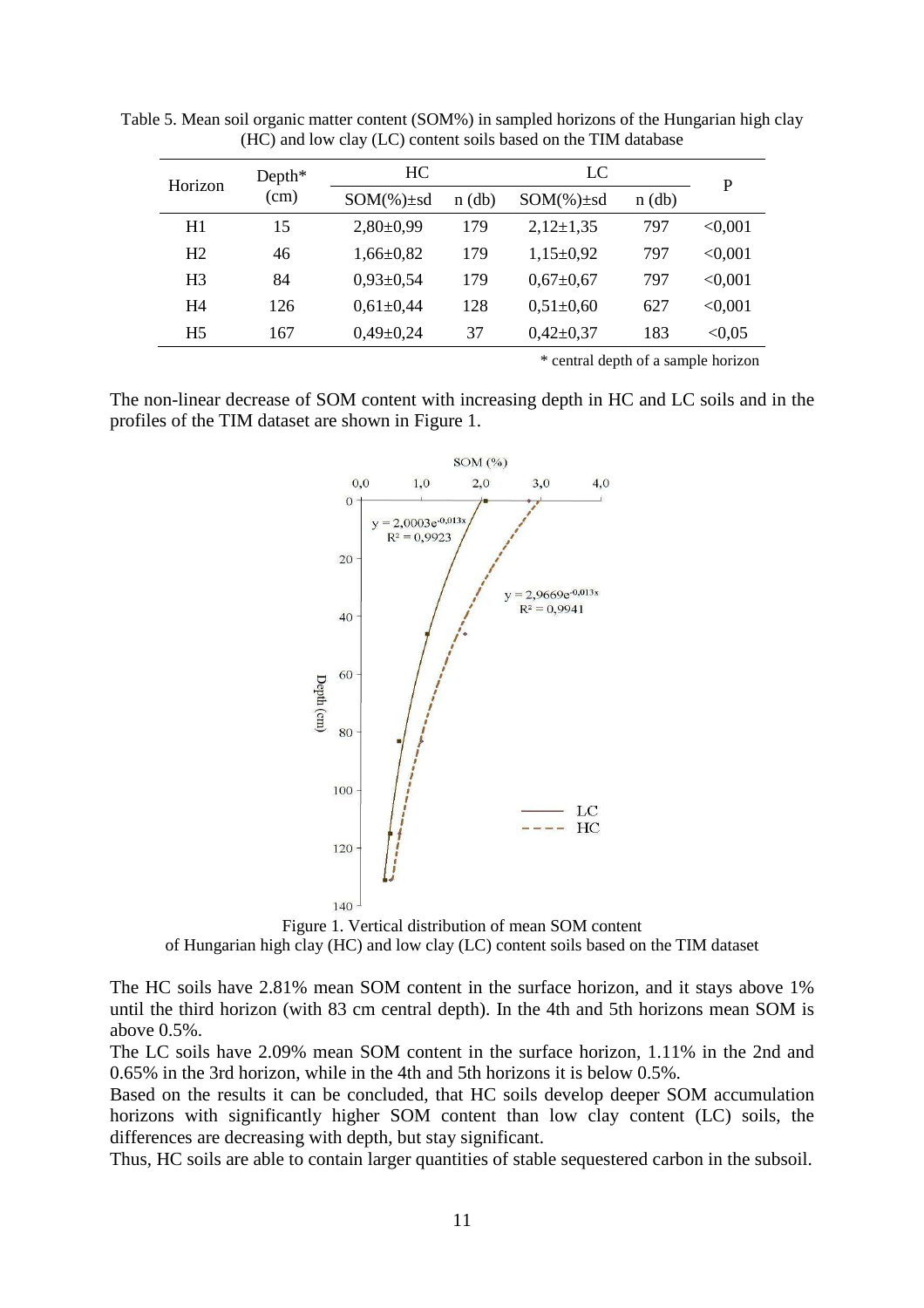# *Vertical distribution of soil organic matter stock in heavy clay soils of Hungary based on the TIM database*

As shown in Table 6., based on the results it can be stated that in both HC and LC soils about 40% of SOM is held in the topsoil, and about 60% is in the subsoil. In case of the LC soils it's 45% in the topsoil, and 55% in the subsoil. HC soils store 25% more SOM in the combined topsoil and subsoil segment than LC soils, the difference is extremely significant  $(P<0.001)$ .

Table 6. Depth distribution of soil organic matter stock (t/ha) in the topsoil and subsoil layers of low clay (LC) and high clay (HC) content soils of Hungary based on the TIM dataset

|                 | Soil organic matter stock $(t/ha) \pm SEM$ |                      |                      |  |  |
|-----------------|--------------------------------------------|----------------------|----------------------|--|--|
|                 | SOM <sub>TOP</sub>                         | SOM <sub>SUB</sub>   | SOM <sub>TOT</sub>   |  |  |
| Low clay $(LC)$ | $8,69\pm0,21***$                           | $10,48 \pm 0,29$ *** | $19.17 \pm 0.42$ *** |  |  |
| High clay (HC)  | $10,33\pm0,39***$                          | $15,25 \pm 0,48$ *** | $25,59\pm0.69$ ***   |  |  |

*Remark:*  $SOM<sub>TOP</sub> = topsoil (H1 horizon)$   $SOM<sub>SUB</sub> = subsoil (H2-H5 horizons);$  $SOM<sub>TOT</sub> = combined topsoil and subsoil segment (H1-H5 horizons); *** P <0.05$ 

The vertical distribution of SOM stock in t/ha is shown in Figure 2. The differences between SOM stock of HC and LC soils were highly significant (P<0.001) in the H1-H4 horizons, and significant (P<0.05) in the H5 horizon, based on the Mann-Whitney test.



Figure 2. Vertical distribution of soil organic matter content (%) in the high clay content (HC) and low clay content (LC) soils of the TIM profile dataset  $(P<0,001)$ 

Under the climatic conditions of Hungary, high swelling clay content can significantly determine SOM content distribution in soils. The special features and soil forming processes that characterize the Hungarian swelling clay soils, such as surface mulch development and opening of deep cracks seem to have a high impact on depth distribution of SOM. Based on my results I concluded, that HC soils develop deeper SOM accumulation horizons with significantly higher SOM content than LC soils, thus HC soils are able to contain larger quantities of stable sequestered carbon in the subsoil.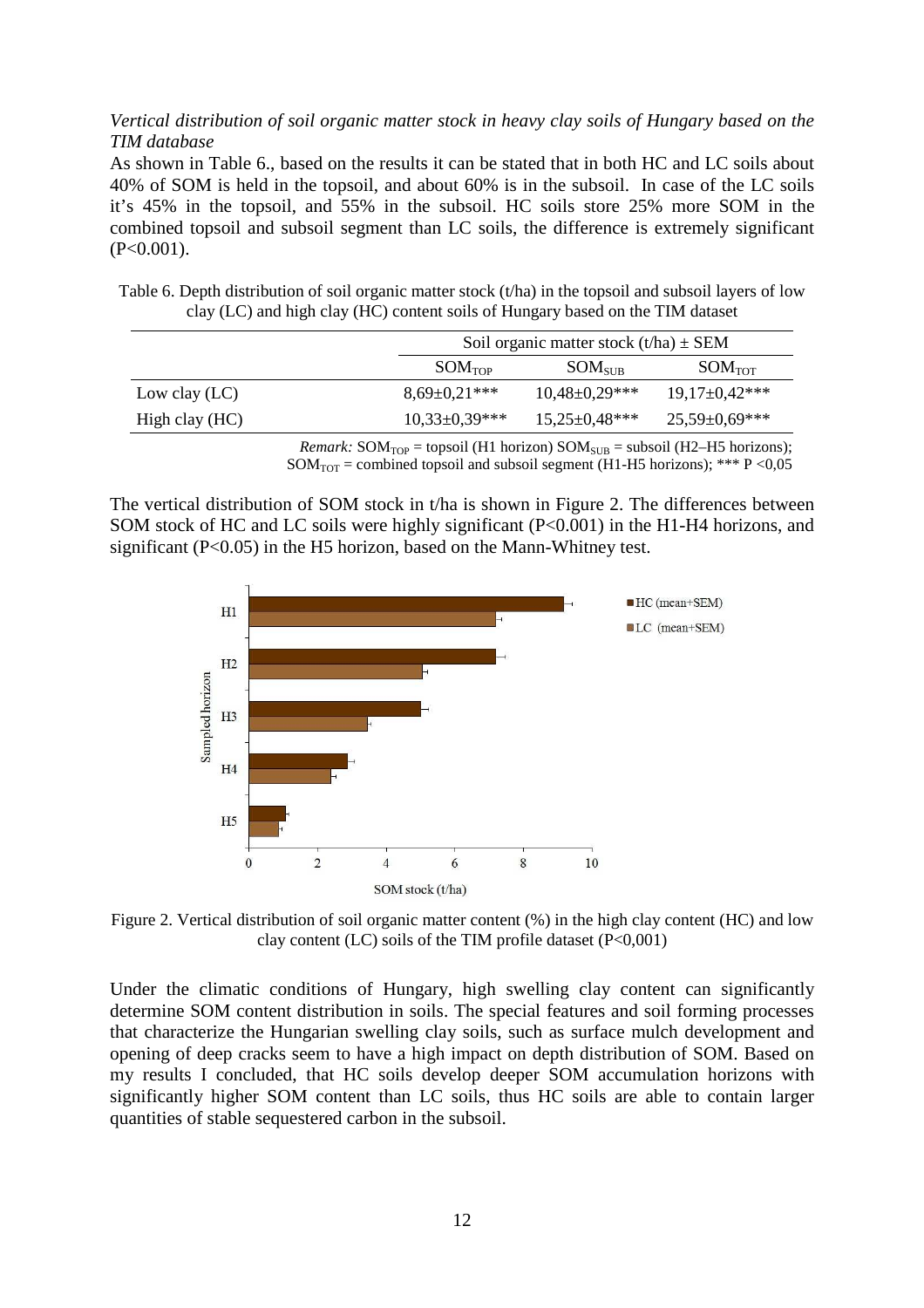#### **Conclusions and Suggestions**

My Ph.D. research is connected to the diagnostic based improvement and modernization of the Hungarian Soil Classification System (HSCS). Its basic principles and suggested structure has been first introduced as part of the final report of the "Improvement and international correlation of the Hungarian Soil Classification System" project supported by the Hungarian Research Fund (OTKA T 046513, 2008), and as a presentation (FUCHS et al., 2008) at the 2008. meeting of the Hungarian Soil Science Society.

The development of the system is based on diagnostic approach, thus the classification of soils is made according to *basic definitions*, the presence or absence of strictly and (if possible) numerically defined soil horizons, soil properties and/or materials.

The central taxa is the *soil type*, that are distinguished and defined by a *classification key*. The development of the key and names of the taxa is based on the recent 9 main soil types and 32 soil types of HSCS, with introduction of new units in well established cases. The suggested structure of the classification key, and possibly correlated WRB Reference Groups (in brackets) are shown in Table 7.

> Table 7. The suggested structure of the classification key (possibly correlated WRB Reference Soil Groups in brackets) Peat soils (WRB: Histosols) ↓ Antropogenic soils (WRB: Technosols, Anthrosols) ↓ Stony skeletal soils (WRB: Leptosols) ↓ Gravelly skeletal soils (WRB: Leptosols) ↓ Parent material determined soils (WRB: Leptosols) ↓ Sandy soils (WRB: Arenosols) ↓ Barren earths (WRB: Regosols, Calcisols) ↓ Humus-carbonate soils (WRB: Calcisols, Chernozems, Kastanozems) ↓ Alluvial soils (WRB: Fluvisols) ↓ Solonetz soils (WRB: Solonetz) ↓ Solonchak soils (WRB: Solonchaks) ↓ **Swelling clay soils** (WRB: Vertisols) ↓ Meadow soils (WRB: Chernozem, Phaeozem, Kastanozem, Gleysol) ↓ Chernozems (WRB: Chernozem, Phaeozem, Kastanozem) ↓ Soils with clay illuviation (WRB: Luvisols, Alisols) ↓ Brown earths (WRB: Cambisols)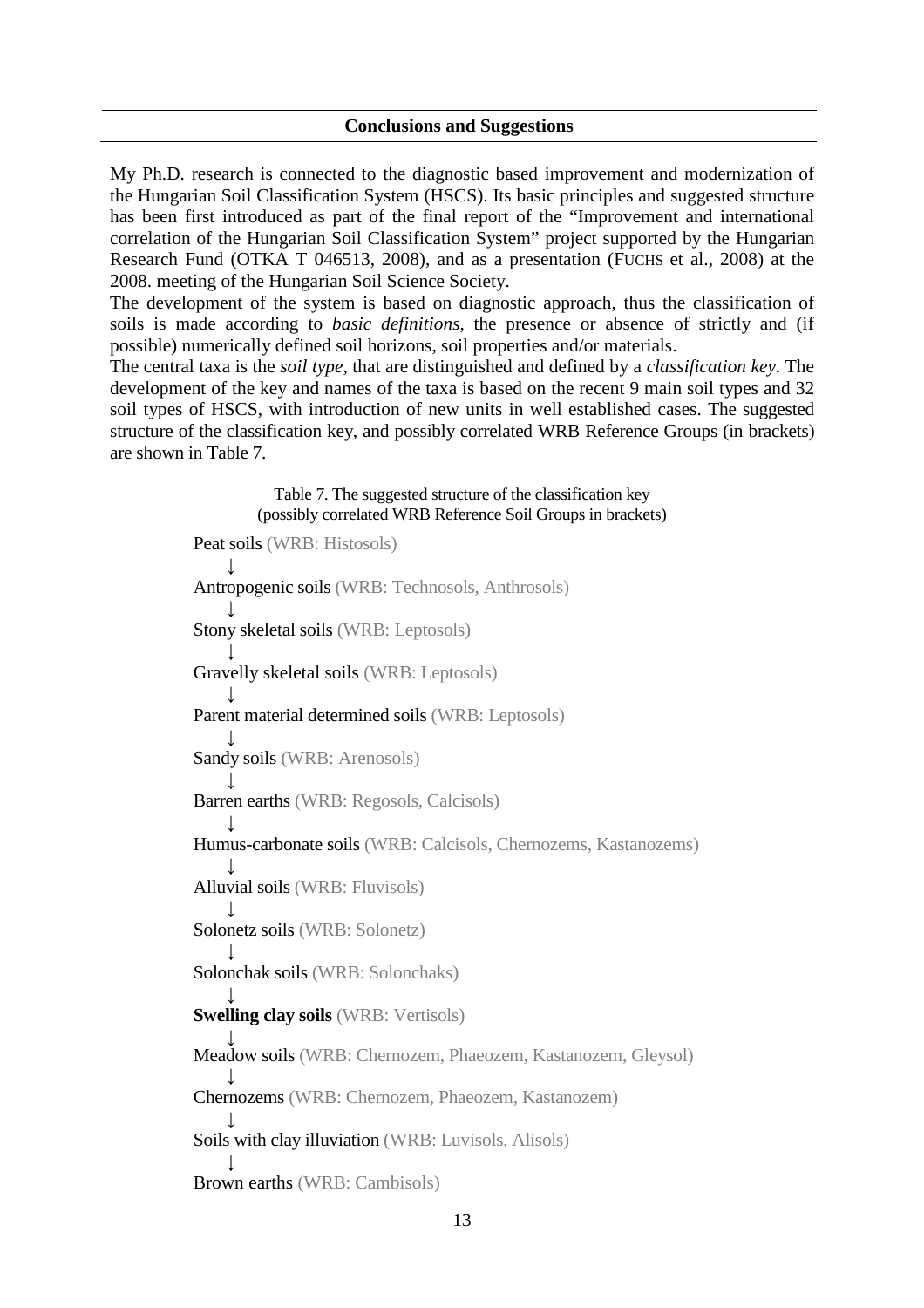The suggested classification key consists of 16 soil types (Table 7.), that are clearly distinguishable from other soil types by strict definitions and numerical criteria, and has significant geographic distribution in Hungary. International correlation and harmonization with the World Reference Base for Soil Resources (WRB) was important during the development as well.

The order of soil types was defined based on the Hungarian conditions, thus it differs from the key of the WRB in some parts. One of the major differences is the position of Vertisol correlated *swelling clay soils* (topic of this dissertation) that is situated after the salt affected soils, thus giving priority to the salinization and sodification processes and related soil properties.

However I feel important to declare that the final priority order of the key can be defined just after detailed research of all taxa of the first level of the classification.

The classification key is built up from general description and from classification criteria. At the lower level of the classification *subtypes* and *varieties* are defined in order to provide further characterization of other important (transitional, chemical, physical and genetic) properties of the soil types.

Based on my results I suggest to define the high clay content soils with unique morphological, physical and chemical properties due to alternation moisture conditions governed shrinking and swelling processes at the first level of classification in the new Hungarian Soil Classification System.

I suggest the name of *swelling clay soil* for the new soil type, but the final nomenclature and names (for soil types, basic definitions, and also for the subtype and variety levels) should be defined just after widespread arrangement between Hungarian soil scientists.

During the development of definitions and criteria the most determining point of view is the respect to Hungarian conditions but correlation and harmonization with international systems is important as well.

In the following I present my suggestions according to the structure and basic principles of the previously introduced new HSCS under improvement.

I propose the following definition of *swelling clay soils* in the classification key:

# *General description:*

Other soils that shrinking and swelling due to alternating dry-moist conditions.

*Classification criteria:* 

- 1. *Swelling horizon* starting within 100 cm of the soil surface, *and*
- 2. clay content (particle size < 0,002 mm) of 30% or more between the soil surface and the horizon defined in criteria 1, *and*
- 3. cracks that open and close periodically.

 $\rightarrow$  ....Swelling clay soils"

The suggested definition of *"Swelling horizon"*:

The *swelling horizon* has:

- 1. 30% of clay content or more, *and*
- 2. slickensides and wedge-shaped structural units, *and*
- 3. a thickness of 25 cm or more.

Based on my results, I propose the following subtypes and varieties at the lower level of classification of swelling clay soils: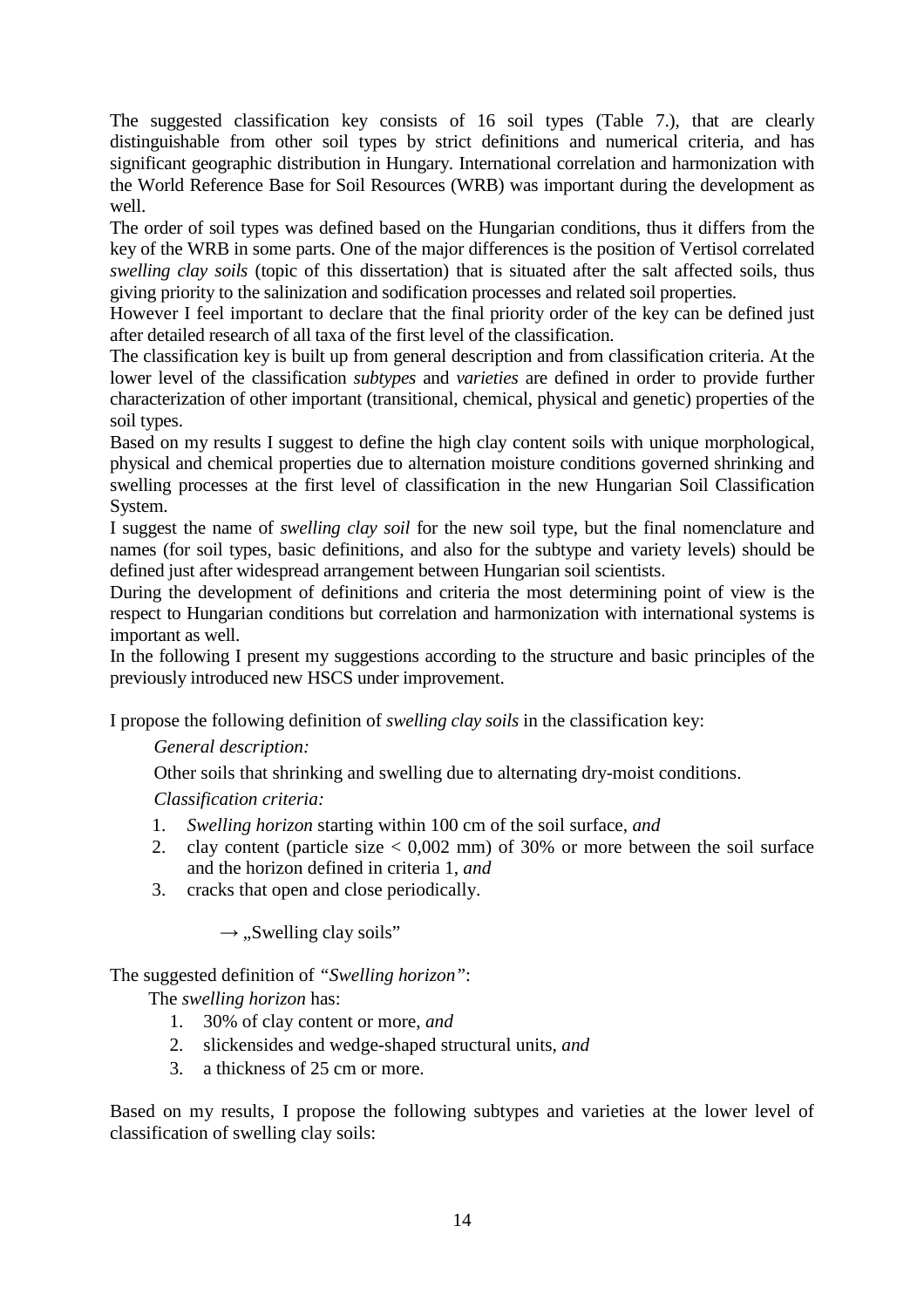Subtypes: Varieties:

- meadow
- stagnating
- alluvial
- calcic
- solonchacic
- saltic
- sodic
- typic

# • humic

- acidic
- unsaturated
- mazic
- ferric
- reddish

According to the basic principles of the system, all subtype and variety properties have the same interpretation and definition for all taxa thus the final development of definitions will be the task of a delegated working group.

Suggested definitions for the *subtype properties*:

**Alluvial**: Having *alluvial soil material* of 25 cm or more thick within 100 cm of the soil surface.

*Alluvial soil material*:

Shows stratification of alluvial or lacustrine origin, with

- 1. fluctuation in coarse fragment content (particle size > 2 mm) of 5-10% or more, *or*
- 2. sand content (particle size of 2-0,02 mm) of the strata differs with 10% or more, *or*
- 3. irregular decrease of soil organic matter content with depth.

**Meadow**: Having within 100 cm of the mineral soil surface a layer, 25 cm or more thick that has *reducing conditions* in some parts of the matrix, and a *gleyic colour pattern* throughout. *Gleyic colour pattern*:

Developing due to periodic groundwater saturation, and shows one or both of the following:

- 1. 90% or more grayish reductimorphic colours (Munsell 2.5Y, 5Y, 5G, 5B), *and/or*
- 2. 5% or more reddish oximorph mottles (presence of iron mottles, nodules), primarily along root channels or other biological channels.

**Stagnating**: Having within 100 cm of the mineral soil surface a *stagnic colour pattern* in 25 percent or more of the soil volume, and for some time during the year *reducing conditions* in some parts of the matrix.

*Stagnic colour pattern*:

Developing due to periodic water saturation of surface origin, and shows mottling in such a way that parts of the soil matrix (primarily the surfaces of the peds) are lighter (at least one Munsell value unit more) and paler (at least one chroma unit less), while other parts of the soil matrix (primarily the interiors of the peds) are more reddish (at least one hue unit) and brighter (at least one chroma unit more) than the non-redoximorphic parts of the layer.

**Calcic**: Having *calcic horizon* or evidences of *secondary carbonate* accumulation starting within 100 cm of the soil surface.

*Calcic horizon:* 

A horizon in which secondary calcium carbonate  $(CaCO<sub>3</sub>)$  has accumulated which has

- 1. a CaCO<sub>3</sub> content of 15% or more in the fine earth fraction, *and*
- 2. 5% or more secondary carbonates, *and*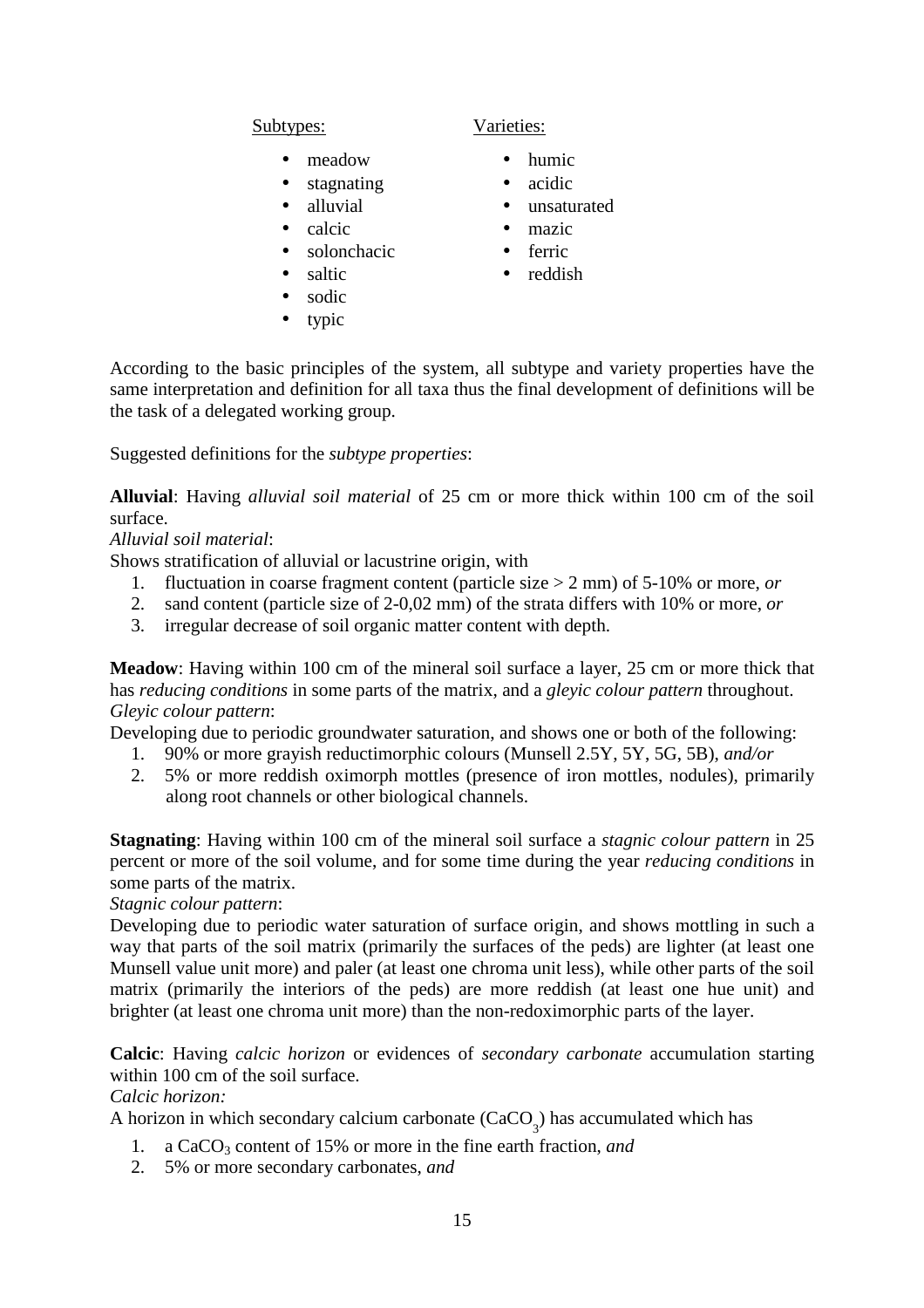3. a thickness of 15 cm or more.

# **Solonchacic:**

Having *solonchacic soil horizon* starting within 100 cm of the soil surface.

*Solonchacic soil horizon:*

A surface or subsurface horizon that contains a secondary enrichment of readily soluble salts, and has:

- 1. during some parts of the year the electrical conductivity of the saturation extract  $(EC_e)$ :
	- a. of 15 dS /m or more (at 25 °C), *or*
	- b. 8 dS /m or more (at 25 °C), if the pH  $(H_2O)$  of the saturation extract is 8.5 or more, *and*
- 2. thickness of 15 cm or more.

**Salty**: Having 0,15% or more total salt content.

**Sodic**: Having 15 percent or more exchangeable Na plus Mg on the exchange complex within 50 cm of the soil surface throughout.

**Typic**: Typical – only used if none of the subtype properties is satisfied.

Suggested definitions for the *variety properties*:

**Humic**: Having *humic soil horizon*.

*Humic soil horizon*:

A surface horizont hat has:

- 1. favorable soil structure, *and*
- 2. dark colour (Munsell value/chroma of 3/3 or less when moist, 5/5 or less when dry), *and*
- 3. 1% soil organic matter or more, *and*
- 4. 50% base saturation or more, *and*
- 5. thickness of 25 cm or more.

Acidic: Having a pH(H<sub>2</sub>O) of 5,5 or less.

**Unsaturated**: Having a base saturation (by 1M NH4OAc) of 50 to 80%:

- 1. in the major part between 20 and 100 cm from the soil surface, *or*
- 2. between 20 cm and continuous rock or a cemented or indurated layer, *or*
- 3. in a layer, 5 cm or more thick, if the solum is less than 20 cm thick.

**Mazic**: Massive and hard to very hard in the upper 20 cm of the soil with very coarse (>30 cm in size) structural units without any secondary structure.

**Ferric**: Having *ferric soil horizon* starting within 100 cm of the soil surface.

*Ferric soil horizon*:

A subsurface horizon that has:

- 1. 15% or more of the exposed area occupied by coarse mottles with a Munsell hue redder than 7.5 YR and a chroma of more than 5, moist; *or*
- 2. 5% or more of the volume consisting of discrete nodules/concretions with a diameter of 2 mm or more that are at least weakly cemented, *and*
- 3. has a thickness of 15 cm or more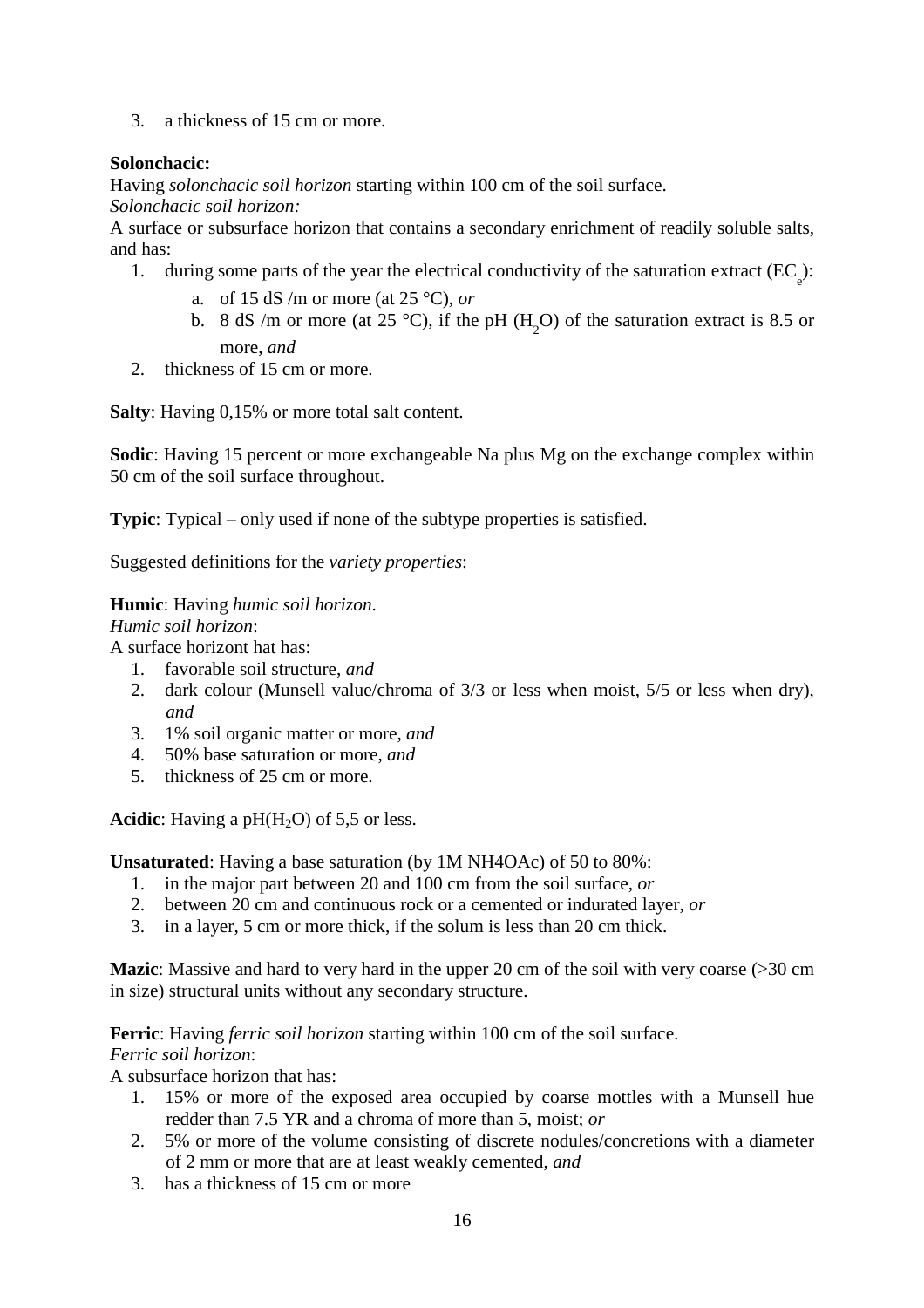**Reddish**: Having within 150 cm of the soil surface a subsurface layer, 30 cm or more thick, that has red colour (defined by a Munsell hue color of redder than 7,5 YR, or a hue of 7.5 YR and a chroma, moist, of more than 4).

To indicate the depth of occurrence the following *specifiers* may be used (similarly to the subtype and variety properties the specifiers have the same interpretation and definition for all taxa):

- at the surface: Occurrence of a subtype or variety property in the surface layer between 0 and 20 cm from the soil surface.
- from the surface: Occurrence of a subtype or variety property from the soil surface to at least 1m depth, or to continuous rock or a cemented or indurated layer, whichever is shallower.
- close to the surface: Occurrence of a subtype or variety property between 20 to 50 cm from the soil surface.
- at middle depth: Occurrence of a subtype or variety property between 50 to 100 cm from the soil surface.
- at deep depth: Occurrence of a subtype or variety property below 100 cm from the soil surface.

To express the intensity of soil characteristics the following *specifiers* may be used (similarly to the subtype and variety properties the specifiers have the same interpretation and definition for all taxa):

- strongly: Having a stronger expression of certain features than as defined at the subtype or variety level.
- weakly: Having a weaker expression of certain features than as defined at the subtype or variety level.

To indicate greater thickness than as defined at the subtype or variety level the following *specifiers* may be used (similarly to the subtype and variety properties the specifiers have the same interpretation and definition for all taxa):

- moderately thick: Subtype or variety property two times thicker than as defined in the classification criteria
- very thick: Subtype or variety property three times thicker than as defined in the classification criteria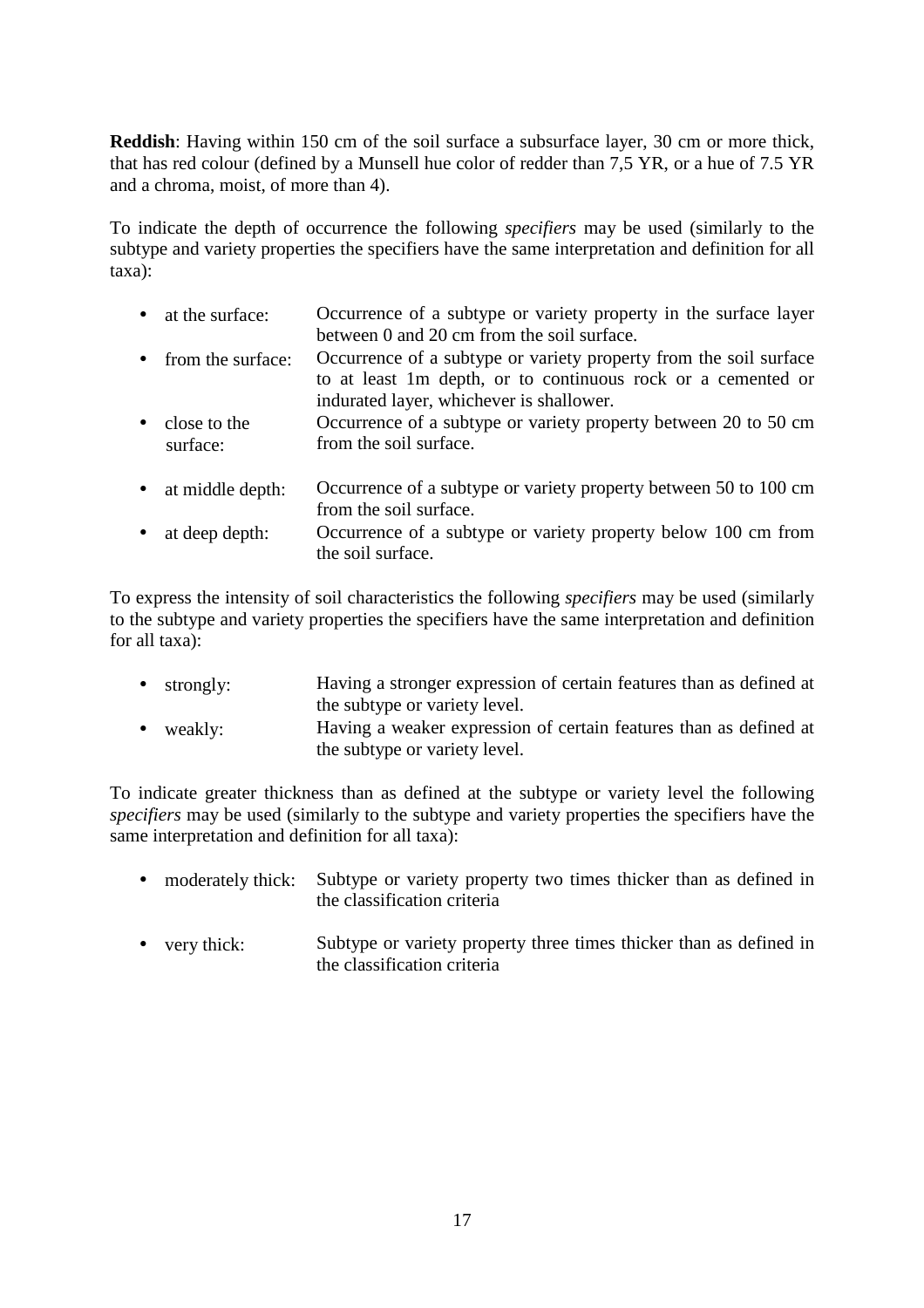Based on the previously introduced suggestions, the new classification of my reference profiles is the following:

| Szirák 1_Microlow:  | Calcic at deep depth, meadow, swelling clay soil (very thick<br>and strongly humic)                                                                             |
|---------------------|-----------------------------------------------------------------------------------------------------------------------------------------------------------------|
| Szirák 1_Microhigh: | Calcic close to the surface, meadow, swelling clay soil<br>(strongly humic)                                                                                     |
| Szirák 2:           | Calcic at deep depth, swelling clay soil (moderately thick and<br>strongly humic)                                                                               |
| Kisnána:            | Calcic at middle depth, swelling clay soil (very thick and<br>strongly humic)                                                                                   |
| Gyöngyös:           | Calcic at middle depth, swelling clay soil (strongly humic)                                                                                                     |
| Atkár:              | Calcic at middle depth, swelling clay soil                                                                                                                      |
| Apc:                | Calcic from the surface, meadow at middle depth, swelling clay<br>soil (moderatley thick, strongly humic)                                                       |
| Vajdácska:          | Calcic, sodic and meadow at middle depth, swelling clay soil<br>(moderatley thick, strongly humic)                                                              |
| Dorkó-tanya:        | Alluvial, meadow at middle depth, swelling clay soil (very<br>thick strongly humic, ferric)                                                                     |
| Bodroghalom:        | Stagnating and meadow at middle depth, swelling clay soil<br>(moderatley thick, strongly humic, weakly acid at the surface,<br>ferric)                          |
| Nagyrozvágy:        | Calcic at deep depth, alluvial, meadow close to the surface,<br>swelling clay soil (moderately thick and strongly humic)                                        |
| Szenna tanya:       | Calcic and meadow at middle depth, swelling clay soil<br>(moderatley thick, strongly humic, weakly acid at the surface)                                         |
| Kisújszállás:       | Calcic, sodic and weakly salty at middle depth, stagnating and<br>meadow close to the surface, swelling clay soil (moderatley<br>thick, strongly humic, ferric) |
| Törökszentmiklós:   | Calcic and salty at middle depth, sodic from the surface,<br>meadow at at middle depth swelling clay soil (mazic)                                               |
| Karcagpuszta:       | Calcic at middle depth, sodic close to the surface, salty at<br>middle depth, swelling clay soil (mazic)                                                        |
| Tiszasas:           | Calcic at middle depth, sodic from the surface, meadow close<br>to the surface, swelling clay soil (moderately thick and strongly<br>humic)                     |
| Cibakháza:          | Calcic, stagnating and meadow close to the surface, swelling<br>clay soil (strongly humic)                                                                      |
| Kötegyán:           | Calcic at middle depth, alluvial, meadow close to the surface,<br>swelling clay soil (very thick and strongly humic)                                            |
| Tiszabura:          | Calcic at deep depth, meadow close to the surface, swelling<br>clay soil (very thick and strongly humic, acidic at the surface)                                 |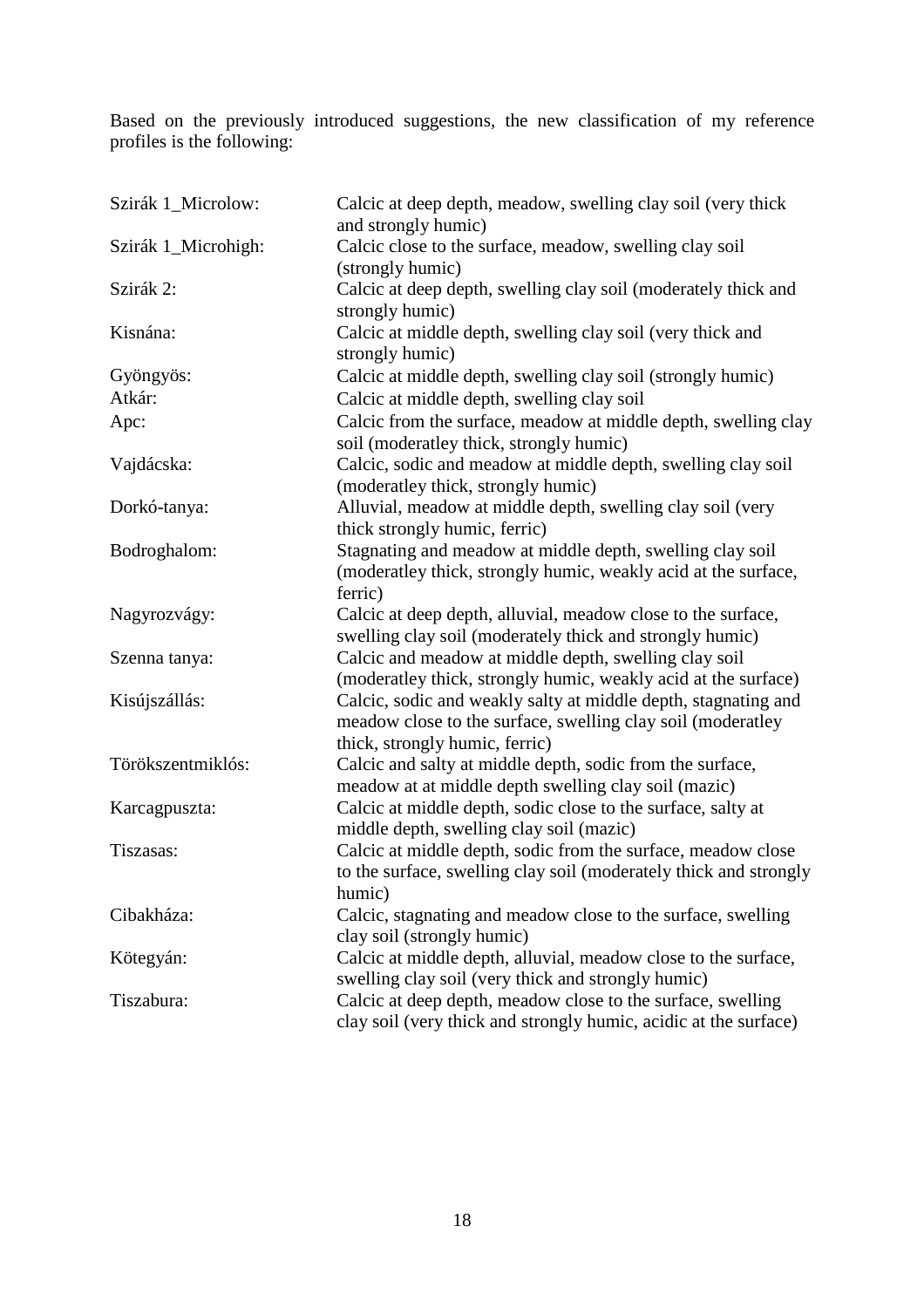- 1. A detailed documentation is made of the high smectite clay content, shrinking and swelling soils of Hungary, developed on different substrates, topographical positions and geographical area
- 2. Following international standards based soil description and World Reference Base for Soil Resources (WRB) classification of my reference profiles I confirmed that they satisfy the criteria of Vertisols.
- 3. By the application of the centroid based taxonomic distance calculation method I numerically certified that my reference profiles are taxonomically closest to the WRB Vertisol Reference Soil Group based on measureable physical and chemical soil parameters as well.
- 4. Based on the analysis of the TIM dataset I concluded that Hungarian high clay content soils (>30% clay content to 100 cm depth from the soil surface) have significantly higher mean organic matter content (P<0,001 ill. P <0,05) in all horizons, and store 25% more SOM in the combined topsoil and subsoil segment than low clay content soils (P<0.001). Based on my results Hungarian high clay content soils differs from low clay content soils in morphological and chemical parameters as well.
- 5. I developed suggestions for the differentiation criteria and definition of the Hungarian swelling clay soils at the first level of classification based on its clay content and special morphological features related to shrinking and swelling processes.
- 6. I developed suggestions for the definition of the lower, subtype and variety levels of the classification of the Hungarian swelling clay soils based on its further morphological, physical and chemical properties.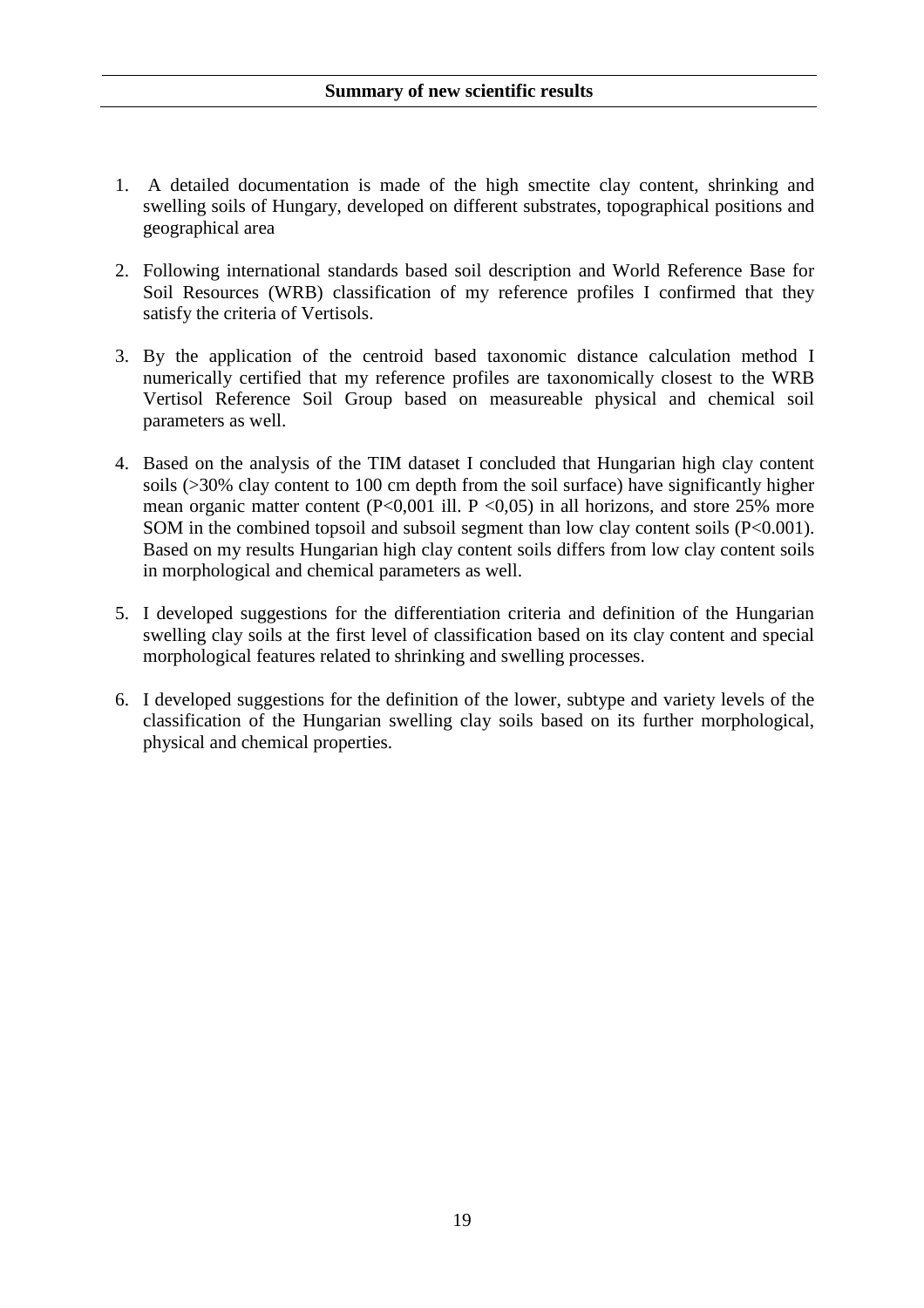## **ARTICLES**

## **1. Peer-reviewed research articles**

- **1.1. With impakt factor (according to WEB OF SCIENCE), in English 1.1.2. International publisher**
- LÁNG, V., FUCHS, M., WATNER, I. & MICHÉLI, E., 2013. Taxonomic distance metrics, a tool for soil correlation. *Geoderma* **192**, 269-276. http://dx.doi.org/10.1016/j.geoderma.2012.07.023 Impact factor: 2,318
- **1.2. Without impakt factor, in English 1.2.1. Hungarian publisher**
- FUCHS, M., GÁL, A. & MICHÉLI E., 2010. Depth distribution of SOM stock in finetextured soils of Hungary. *Agrokémia és Talajtan*, **59**, 1. 93-98.
- LÁNG, V., FUCHS, M., WALTNER, I. & MICHÉLI, E., 2010. Taxonomic distance measurements applied for soil correlation. *Agrokémia és Talajtan*, **59**, 1. 57-64.

#### *Citation:*

Zádorová, T. & Penížek, V., 2011. Problems in correlation of Czech national soil classification and World Reference Base 2006. *Geoderma* **167-168:** 54-60.

- MICHÉLI, E., FUCHS, M., HEGYMEGI, P., & STEVANOVITS, P., 2006. Classification of the major soils of Hungary and their correlation with the World Reference Base for Soil Resources (WRB). *Agrokémia és Talajtan*, **55**, 1. 19-28.
- **1.3. Without impakt factor, in Hungarian**
- FUCHS M., WALTNER I., SZEGI T., LÁNG V. & MICHÉLI E., 2011. A hazai talajtípusok taxonómiai távolsága a képződésüket meghatározó folyamattársulások alapján. *Agrokémia és Talajtan*, **60**, 1. 33-44.
- FUCHS, M., 2010. Vertisols a duzzadó-zsugorodó agyagtalajok. *Agrokémia és Talajtan*, **59**, 2. 369-378.
- FUCHS, M. & MICHÉLI, E., 2010. A duzzadó agyagtalajok előfordulásának dokumentálása és osztályozásának problémái Magyarországon. *Agrokémia és Talajtan*, **59**, 2. 217-232.

#### **CONFERENCE PROCEEDINGS**

# **4. Conference proceedings with ISBN, ISSN or other certification**

- **4.1. Full text, peer-reviewed, in English**
- LÁNG, V., FUCHS, M., WALTNER, I. & MICHÉLI, E., 2010. Pedometrics applications for correlation of Hungarian soil types with WRB. In: Gilkes R.J., Prakongkep N. (eds.), Proceedings of the  $19<sup>th</sup>$  World Congress of Soil Science; Soil Solutions for a Changing World; ISBN 978-0-646-53783-2; Published on DVD; http://www.iuss.org; Symposium WG 1.1; The WRB ®evolution; 2010 Aug 1-6. Brisbane, Australia, IUSS; 2010, pp. 21-24.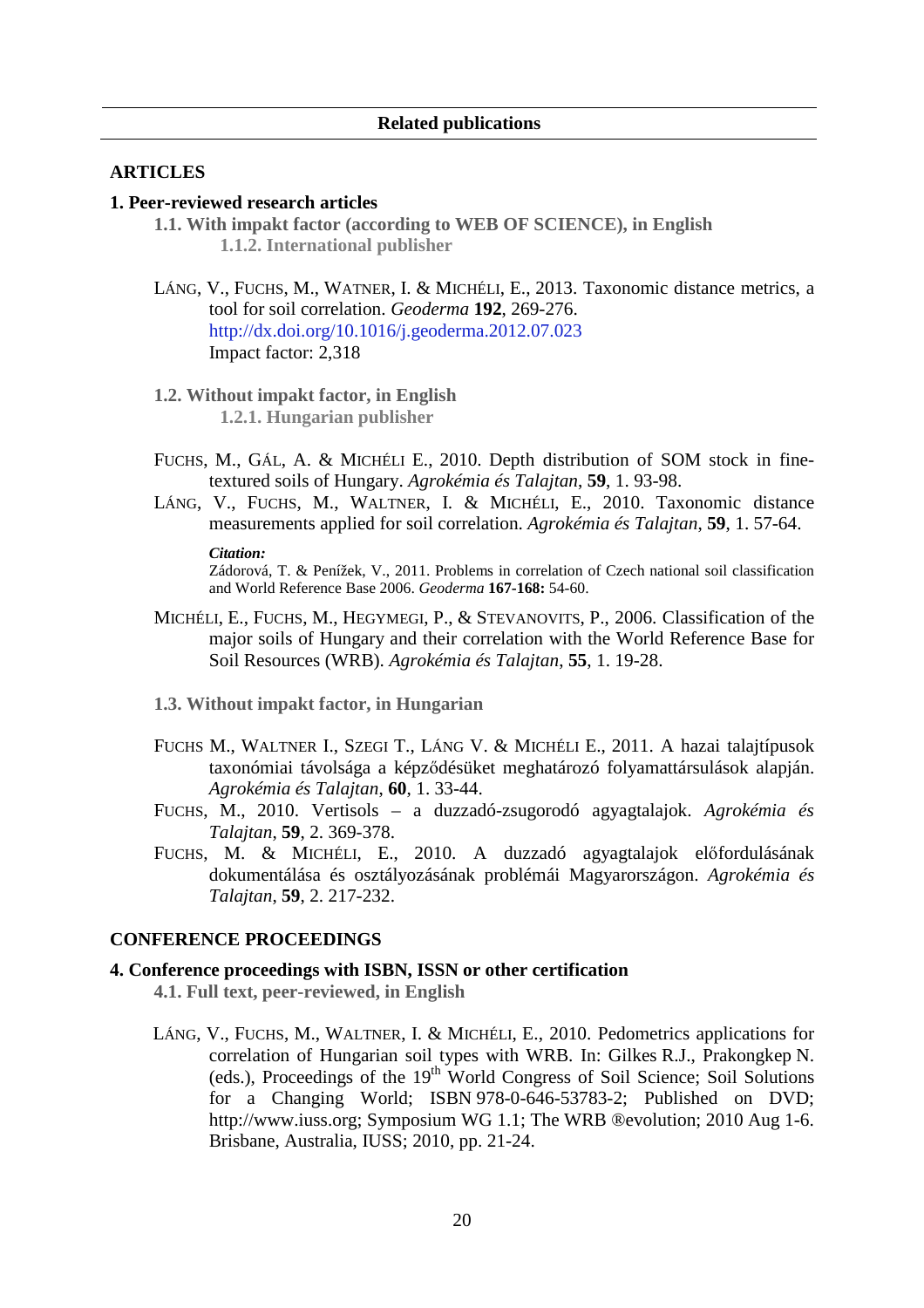- FUCHS, M., NYILAS, T., SZEGI, T., & BIALKÓ, T., 2009. Morphological evidences of swelling stress in some high clay content soils of Hungary. Proceedings of the VIII. Alps-Adria Scientific Workshop, Neum, Bosnia-Herzegovina, 27 April – 2 May, 2009. *Cereal Research Communications*, **37,** 3. 435-438.
- FUCHS, M., MICHÉLI, E., SZEGI, T., & HEGYMEGI, P., 2006. Transport processes within Vertisol pedons. In: Proceedings of the 5th Alps-Adria Scientific Workshop, Opatia, Croatia. *Cereal Research Communications,* **34**, 1. 179-182. Impact factor: 1,036
- **4.2. Full text, peer-reviewed, in Hungarian**
- FUCHS, M., GÁL, A., & MICHÉLI, E., 2011. A szerves széntartalom eloszlása hazai nagy agyagtartalmú talajainkban. Talajvédelem Különszám. Talajtani vándorgyűlés, Szeged, 2010. szeptember 3-4. Talajvédelmi Alapítvány, Magyar Talajtani Társaság, 351-356. p. ISBN 978-963-306-089-6
- FUCHS, M., SZŐCS, A., LÁSZLÓ, P., LÁNG, V., & MICHÉLI, E., 2008. A Bodrogköz vízhatás alatt álló talajainak osztályozási problémái. Talajvédelem Különszám. Talajtani vándorgyűlés, Nyíregyháza, 2008. május 28-29. Talajvédelmi Alapítvány, Bessenyei György Könyvkiadó, Nyíregyháza, 595-601. p. ISBN 978-963-9909-03-8

#### *Citation:*

Barta, K., Tanács, E., Samu, A., Keveiné Bárány, I., 2009. Hazai rendzinák megfeleltetése a WRB nemzetközi talajosztályozási rendszerben. *Agrokémia és Talajtan* **55**: (1) 19-28. (In Hungarian)

MICHÉLI, E., FUCHS, M., SZEGI, T., KELE, G., & VAJDULÁK, M., 2005. A nagy agyagtartalmú talajok osztályozási problémái. Talajvédelem Különszám. Talajtani vándorgyűlés Kecskemét, 2004. augusztus 24-26. Talajvédelmi Alapítvány, Budapest. 278-281. p.

#### **Acknowledgement**

This research received funding from the "Kocsis Károly Young Researcer Scholarship" supported by the TÁMOP 4.2.2. B-10/1-2010-0011 project.